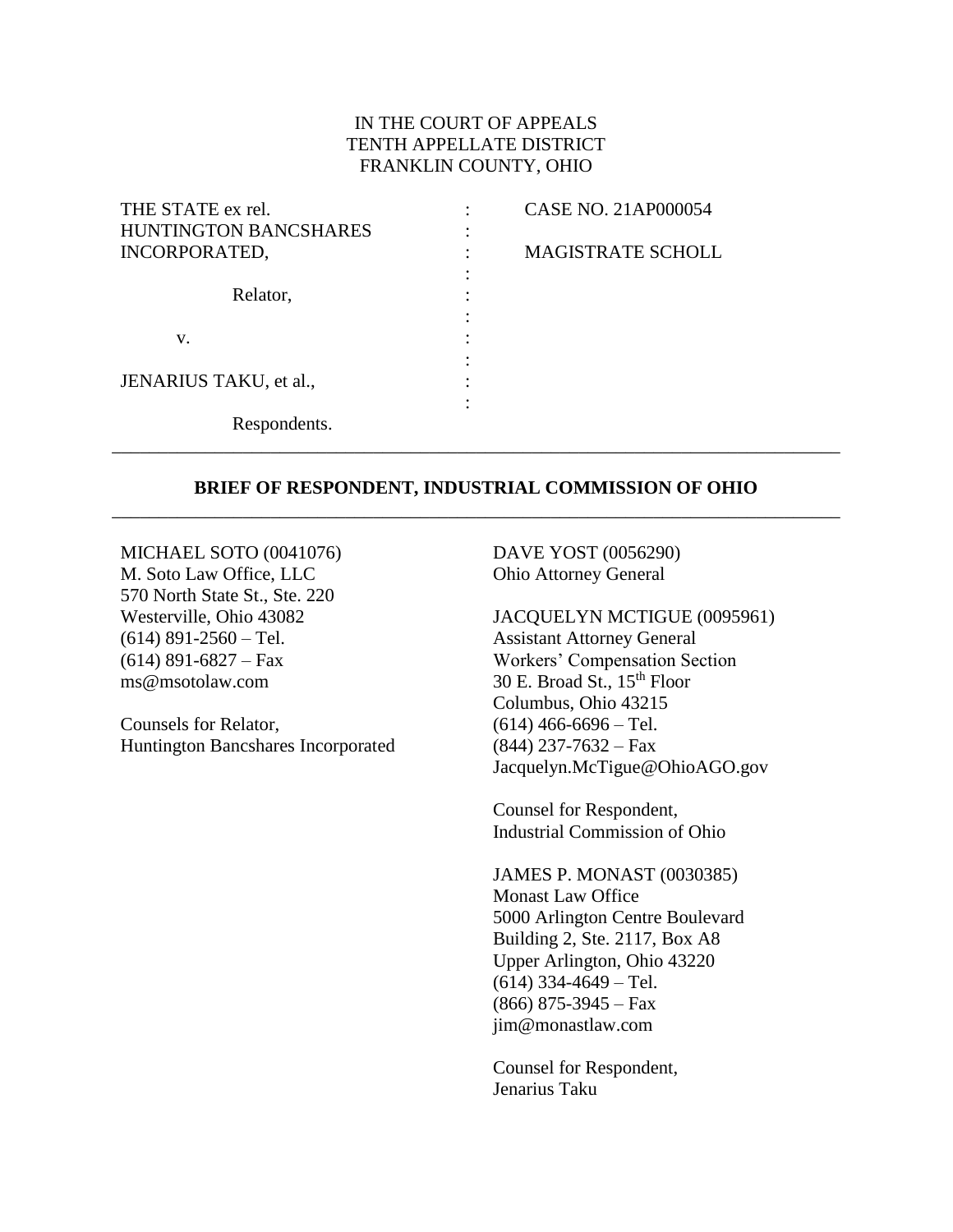## **TABLE OF CONTENTS**

| $\mathbf{I}$ . |           |    |                                                                                                                                                                                                                                           |  |
|----------------|-----------|----|-------------------------------------------------------------------------------------------------------------------------------------------------------------------------------------------------------------------------------------------|--|
| II.            |           |    |                                                                                                                                                                                                                                           |  |
| III.           |           |    |                                                                                                                                                                                                                                           |  |
|                | A.        |    |                                                                                                                                                                                                                                           |  |
|                | <b>B.</b> |    | The commission did not abuse its discretion when it granted temporary total<br>disability compensation pursuant to R.C. $4123.56(F)$ after finding Taku was<br>unable to work and not working due to an approved left knee surgery in his |  |
|                |           | 1. | The commission did not abuse its discretion when it found that Taku<br>was unable to work as a direct result of an impairment arising from<br>his work injury and is eligible to receive TTD compensation 14                              |  |
|                |           | 2. | The commission did not abuse its discretion when it found that Taku<br>was entitled to receive TTD compensation because he was not<br>working as a direct result of an impairment arising from his work                                   |  |
|                |           | 3. | The commission did not abuse its discretion when it did not rely on<br>inapplicable voluntary abandonment caselaw to reach its conclusion                                                                                                 |  |
| IV.            |           |    |                                                                                                                                                                                                                                           |  |
| V.             |           |    |                                                                                                                                                                                                                                           |  |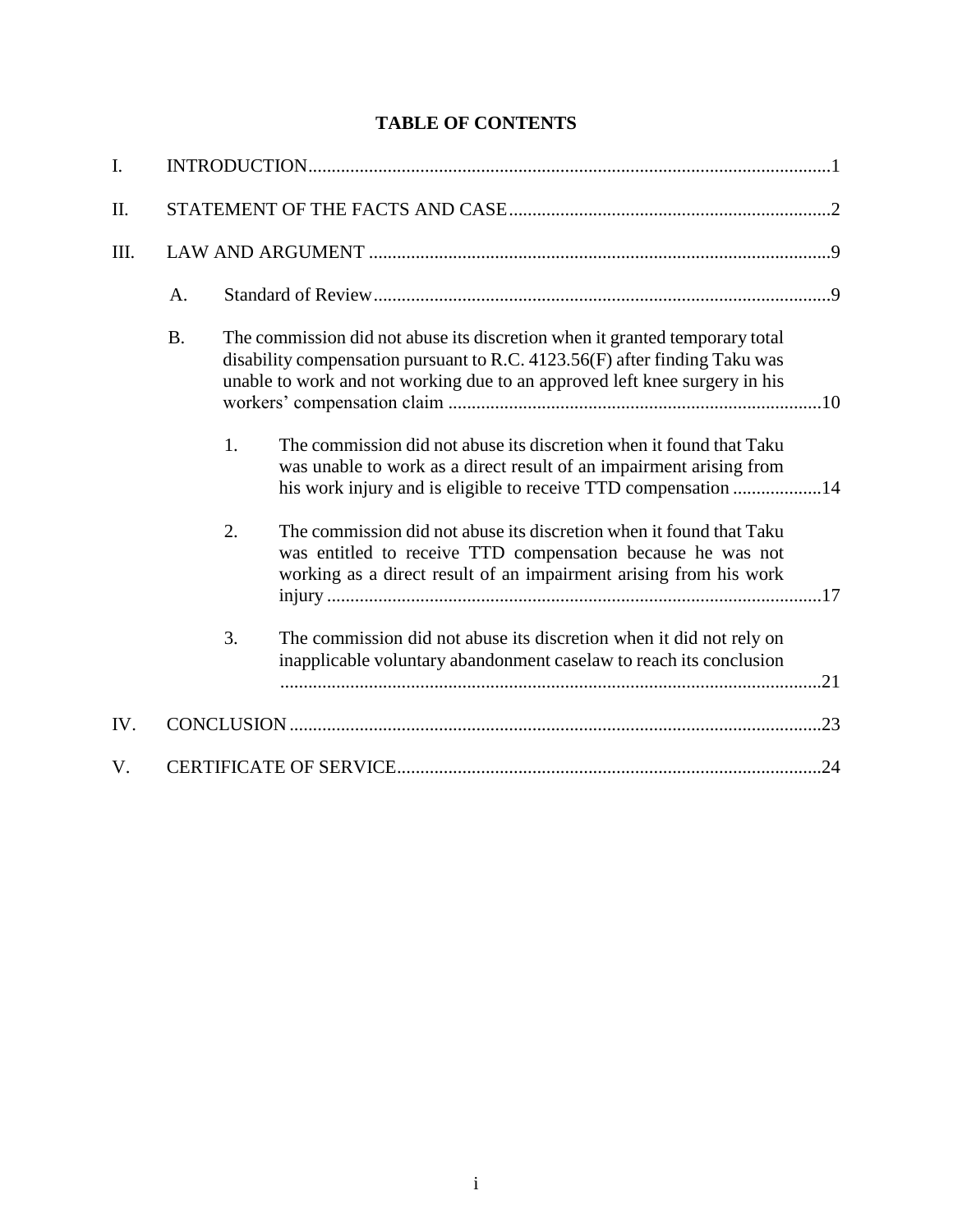### **TABLE OF AUTHORITIES**

### **Cases**

| Allerton v. Indus. Comm.,                                         |
|-------------------------------------------------------------------|
| State ex rel. Andrasi v. Indus. Comm.,                            |
| State ex rel. Ashcraft v. Indus. Comm.,                           |
| State ex rel. Burley v. Coil Packaging, Inc.,                     |
| State ex rel. Diversitech Gen. Plastic Film Div. v. Indus. Comm., |
| State ex rel. Eckerly v. Indus. Comm.,                            |
| State ex rel. Goff v. Indus. Comm.,                               |
| State ex rel. Haylett v. Ohio Bur. of Workers' Comp.,             |
| State ex rel. James v. Wal-Mart Stores, Inc.,                     |
| State ex rel. Jones & Laughlin Steel Corp. v. Indus. Comm.,       |
| State ex rel. Klein v. Precision Excavating & Grading Co.,        |
| State ex rel. McCoy v. Dedicated Transport, Inc.,                 |
| State ex rel. Moore v. Malone,                                    |
| State ex rel. Pierron v. Indus. Comm.,                            |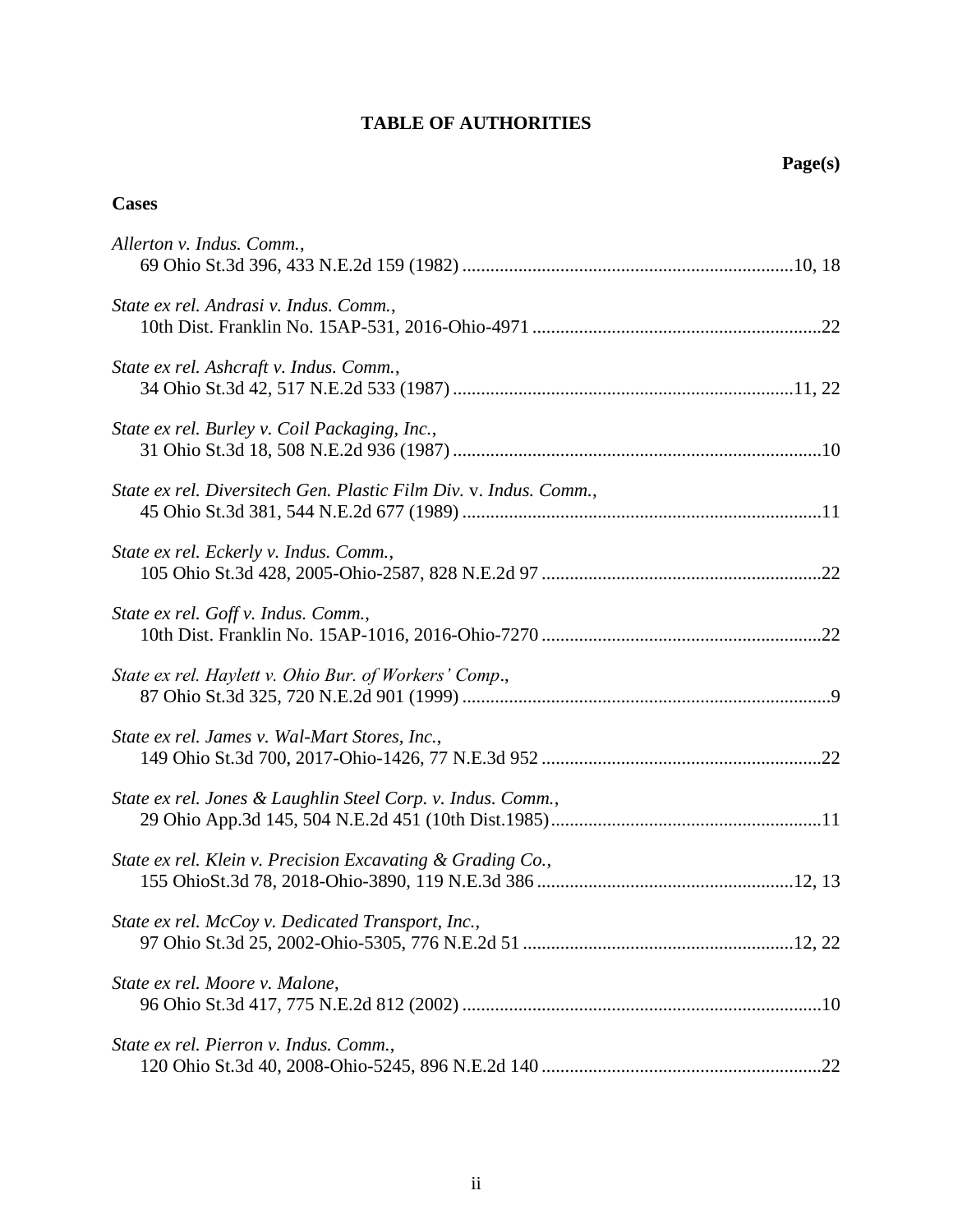| State ex rel. Pressley v. Indus. Comm.,                                                                       |  |
|---------------------------------------------------------------------------------------------------------------|--|
| State ex rel. Pretty Prods., Inc. v. Indus. Comm.,                                                            |  |
| State ex rel. Ramirez v. Indus. Comm.,                                                                        |  |
| State ex rel. Taylor v. Indus. Comm.,<br>150 Ohio App.3d 309, 2002-Ohio-6451, 780 N.E.2d 1049 (10th Dist.) 10 |  |
| Teece v. Indus. Comm.,                                                                                        |  |
| State ex rel. Vonderheide v. Multi-Color Corp.,                                                               |  |
| <b>Statutes</b>                                                                                               |  |
|                                                                                                               |  |
|                                                                                                               |  |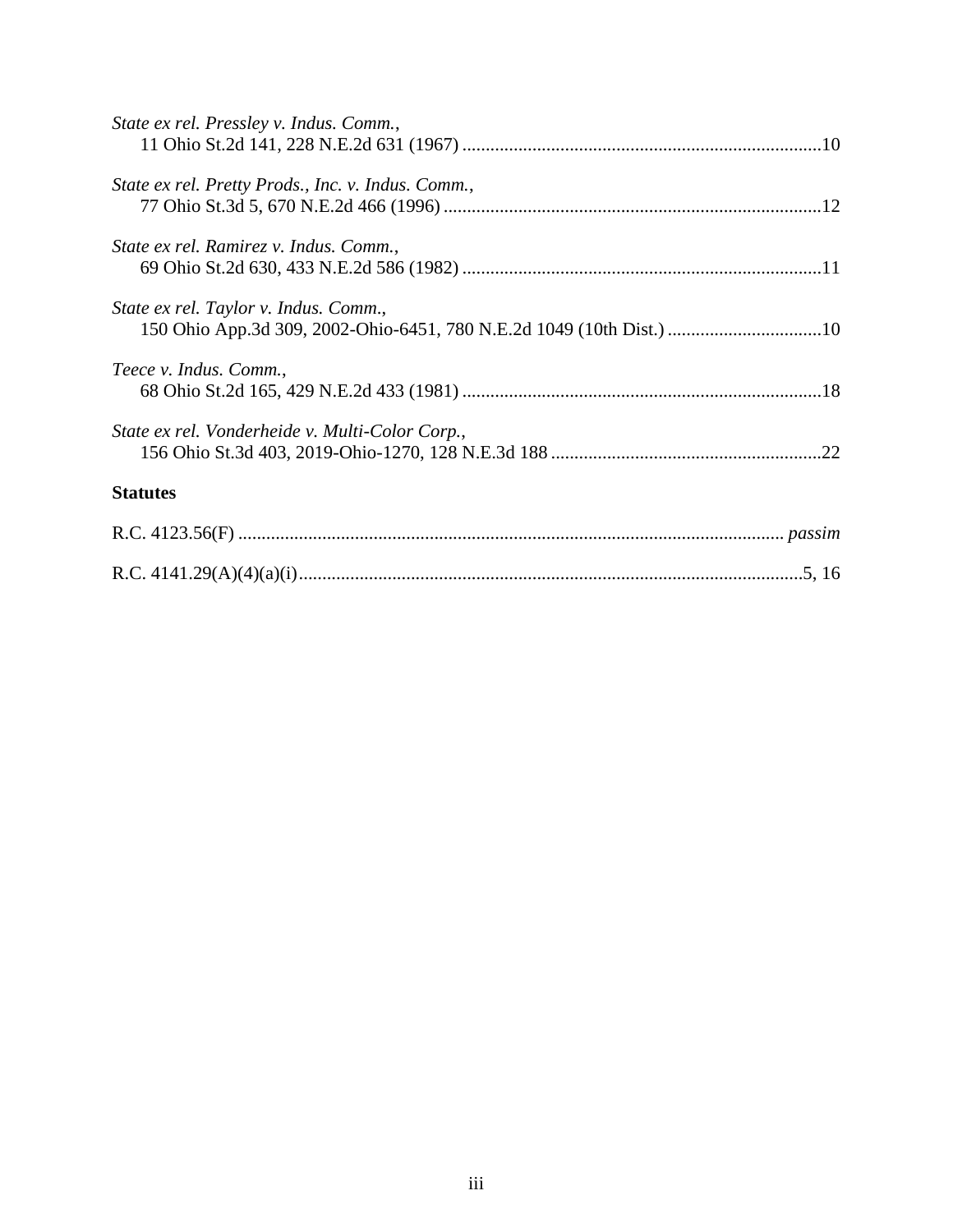### **I. INTRODUCTION**

In this original action in mandamus, Relator, Huntington Bancshares Incorporated ("Huntington"), challenges an order issued by the Industrial Commission of Ohio ("commission"), where it determined that Respondent, Jenarius Taku ("Taku"), was entitled to receive temporary total disability ("TTD") compensation in his workers' compensation claim.

<span id="page-4-0"></span>Following the language in the newly enacted workers' compensation statute, R.C. 4123.56(F), effective September 15, 2020, the commission found that Taku was temporarily and totally disabled and unable to work after undergoing an approved left knee surgery in his workers' compensation claim on June 19, 2020, and, therefore, was entitled to receive TTD compensation from June 19, 2020, through November 8, 2020, and to continue upon submission of supporting medical evidence. The commission relied upon evidence in the record to reach this conclusion. Thus, the commission did not abuse its discretion and the requested writ should be denied.

1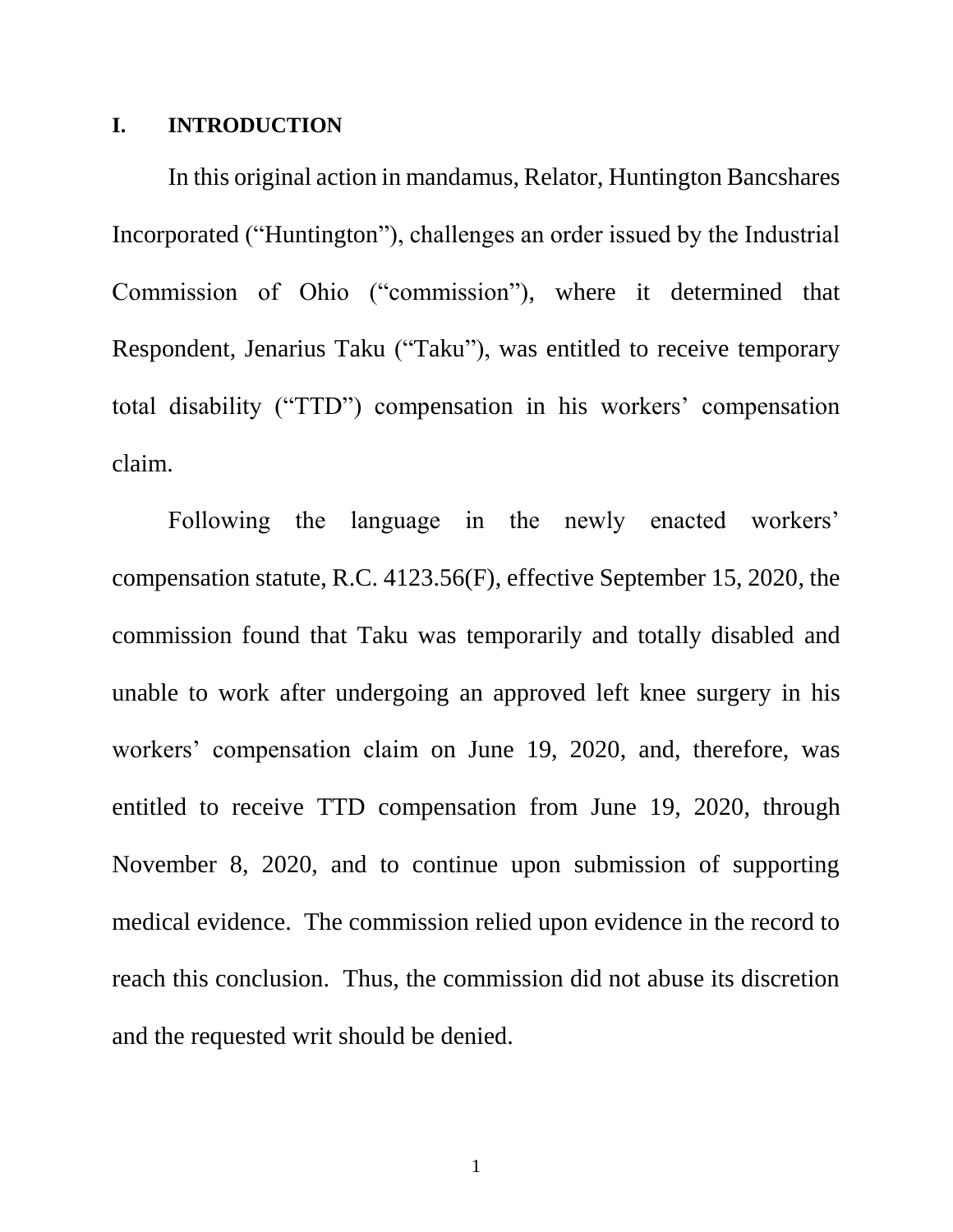#### **II. STATEMENT OF THE FACTS AND CASE**

On September 5, 2019, while working as an "IT Network Engineer," Taku sustained injuries in the course of, and arising out of, his employment with Huntington. (Stipulation of Evidence at 9, 66, "S. <sup>7</sup>"). The First Report of Injury, which Taku filed in his workers' compensation claim, indicates that he fell down stairs while heading down to the cafeteria. (S. 9). Taku's claim was initially allowed for a left knee sprain. (S. 3-5).

On that same day, September 5, 2019, Taku saw Robert Whitehead, M.D. for an ortho consult. (S. 1-5). At this initial consult, Dr. Whitehead placed Taku on work restrictions for a couple of weeks, indicating he could not kneel or squat, took him off work the next day, and ordered an MRI. (S. 1-5). Taku returned to work on September 9, 2019, as instructed by Dr. Whitehead. (S. 1-5). A few weeks later, on September 30, 2019, an MRI was performed on Taku's left knee. (S. 6-7). The MRI showed a "[n]ear full-thickness tear of the midportion of the ACL with only a few ill-defined disorganized fibers remaining intact." (S. 6). Consequently, following the MRI, Taku's claim was amended to include a left knee ACL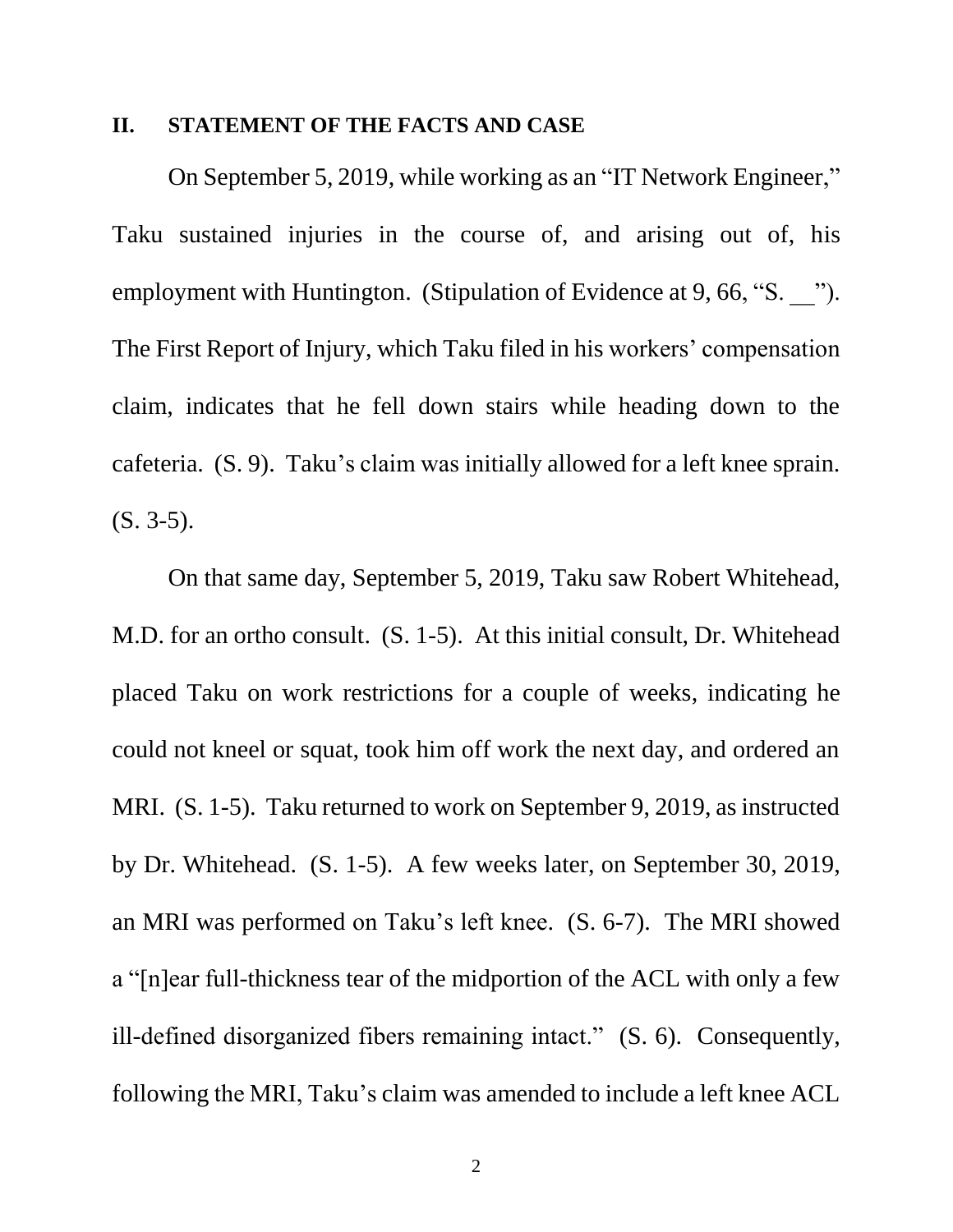tear. (S. 8, 12-15). Huntington also accepted the claim for this additionally allowed condition. (S. 14-15). Dr. Whitehead then referred Taku to Keith LaDu, D.O. for further treatment. (S. 10-11).

Taku continued to work with restrictions until October 15, 2019, when he was laid off due to an Employer initiated reduction in work force. (S. 179-180). Following his lay off, Taku began searching for a new job, and uploaded an affidavit to the claim file attesting to this. (S. 126-174). In his affidavit, Taku listed all of the jobs he applied to and interviewed for, and provided the results of each job search, including supporting documentation for each. (S. 126-174). Although Taku received a job offer by one of the companies he had several interviews with, unfortunately, his job search was unsuccessful. (S. 108-111, 126-174, 179-181). As a result, on March 29, 2020, Taku applied to receive unemployment compensation. (S. 107, 112-114). Taku began receiving unemployment compensation on June 13, 2020, for the period beginning on April 4, 2020. (S. 107, 115).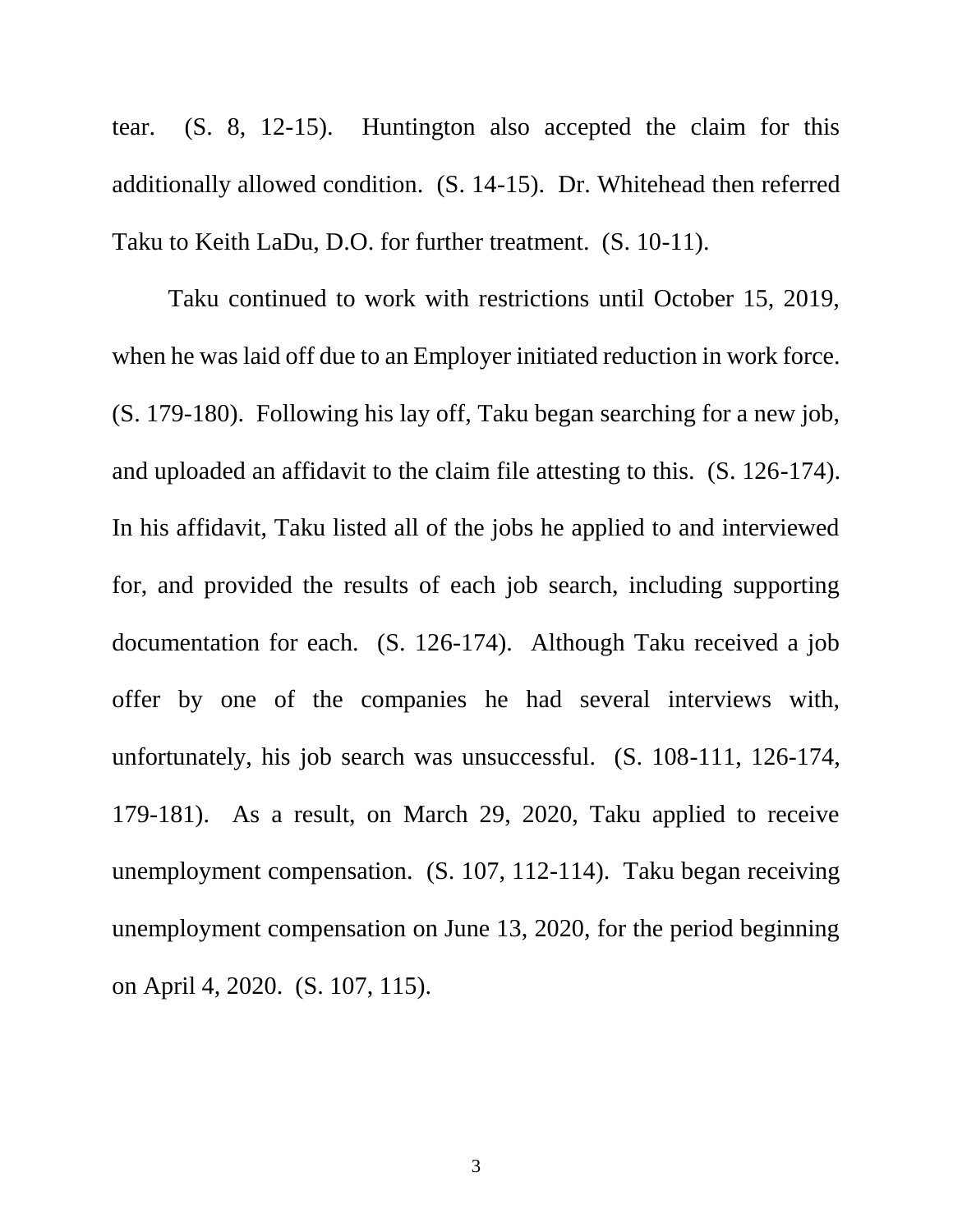Shortly after he was laid off from Huntington, on October 21, 2019, Dr. LaDu examined Taku for the first time. (S. 10-11). After reviewing the MRI, Dr. LaDu recommended surgical intervention. (S. 10-11). A request for left knee surgery and physical therapy was submitted, and, a few months later, on January 17, 2020, the surgery was approved in Taku's claim. (S. 16). Taku's surgery was originally scheduled for March 31, 2020, but due to pre-operative clearance issues and COVID-19 issues, the surgery did not take place until June 19, 2020. (S. 26-33, 180).

On June 19, 2020, Dr. LaDu performed a left knee arthroscopy with a partial lateral meniscectomy and an ACL reconstruction with hamstring autograft. (S. 30). Taku was then taken off work from June 19, 2020, the date of surgery, until September 21, 2020, which was later extended to November 9, 2020, because Taku needed additional time to heal from his surgery. (S. 34-35, 101-102). Dr. LaDu listed "off work healing from surgery on  $6/19/2020$ " as the reason Taku could not return to his former position of employment during this time period. (S. 34-35, 101-102).

A few months after his surgery, on September 2, 2020, the Ohio Department of Job and Family Services ("ODJFS") issued a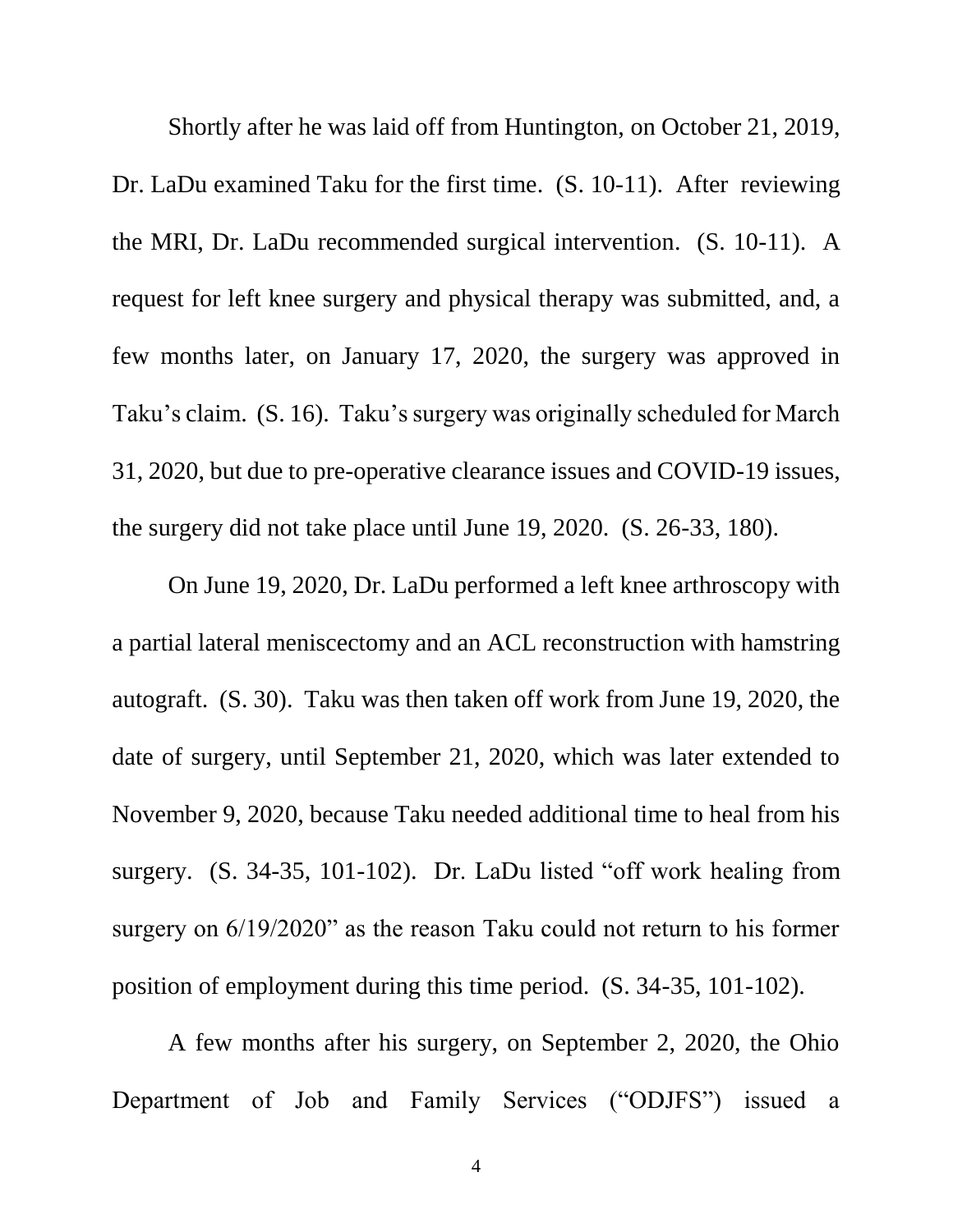<span id="page-8-0"></span>determination that Taku was overpaid unemployment benefits beginning on June 14, 2020, the week of his surgery. (S. 112). In its order, the agency found "that beginning 06/14/2020, the claimant was **not able to work** and, therefore, failed to meet the requirement of Ohio Revised Code Section  $4141.29(A)(4)(a)(i)$ . An individual is ineligible from Sunday of the week in which the issue started through Saturday of the week in which the issue ended." (Emphasis added.) (S. 112). Since Taku was not able to work due to his surgery on June 19, 2020, Taku was ordered to repay \$7,920.00 of unemployment benefits that he received the week of his surgery and the weeks following his surgery during his recovery. (S. 112- 113).

After several months of physical therapy, Taku was still experiencing a great deal of pain; therefore, Dr. LaDu recommended and inserted a knee injection into Taku's left knee to help alleviate some of his pain. (S. 103). Dr. LaDu then indicated that he would need to "keep [Taku] off work over the next six weeks." (S. 103).

Approximately four weeks later, with little-to-no improvement following the knee injection, Dr. LaDu ordered an updated MRI, which

5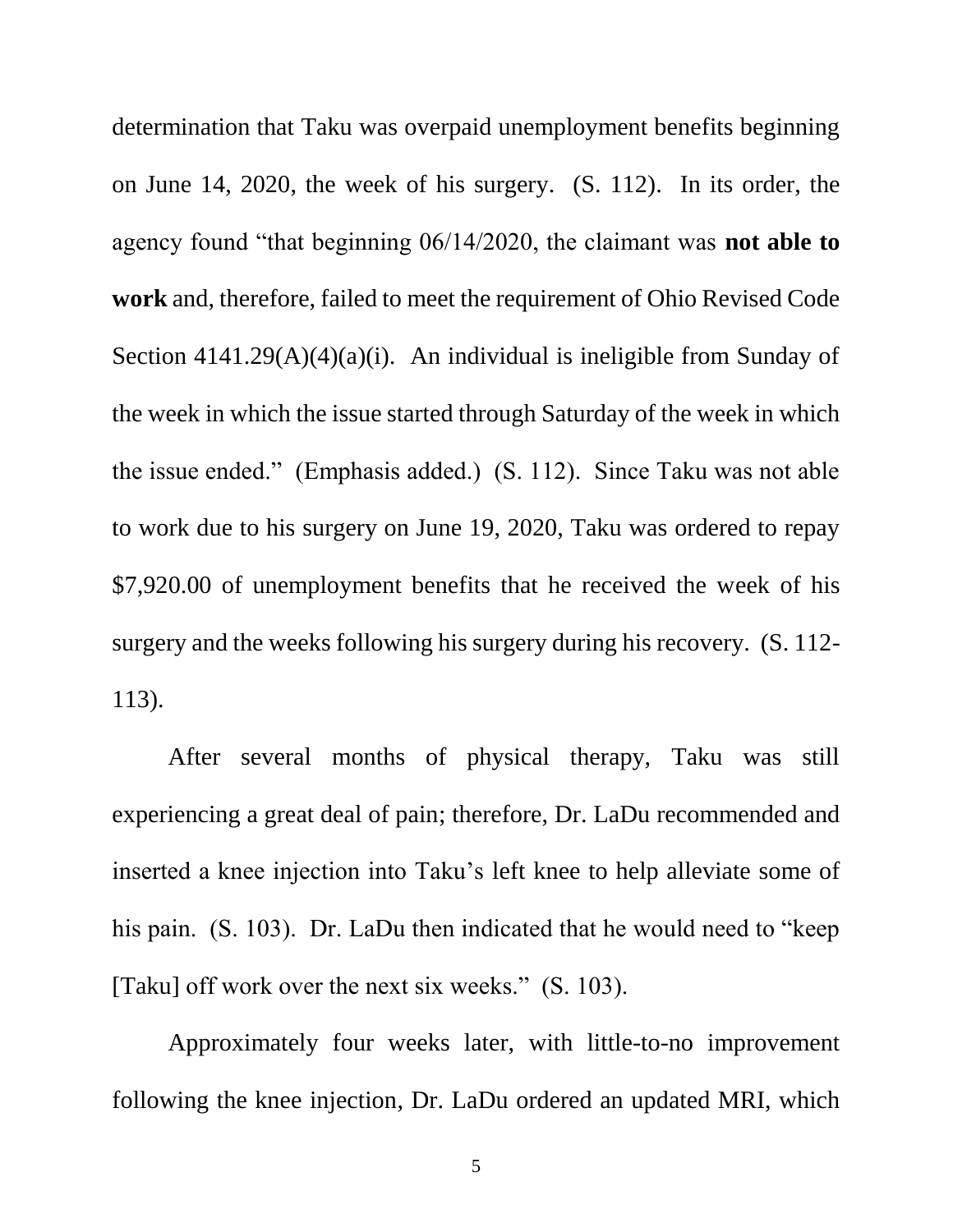was approved on November 4, 2020. (S. 117-118). The MRI was conducted on November 24, 2020, and showed a 0.3 cm radial tear of the posteromedial meniscal root, mild chronic thickening of the proximal femoral portion of the MCL, mild ¼ noncomplex suprapatellar effusion, and a tibial osteophyte posterior to the tibial tunnel entrance that compressed upon the graft inserted during the prior ACL repair. (S. 121- 125). Based on these results, Dr. LaDu recommended a second surgery. (S. 124-125). Specifically, Dr. LaDu recommended "a left knee arthroscopy with partial medial meniscectomy and chondroplasty and attempt at debriding the tibial osteophyte posterior the tibial tunnel entrance." (S. 124-125). Dr. LaDu indicated that Taku wanted to proceed with the surgery as soon as possible. (S. 124). The request for surgery was submitted, but it was denied on December 14, 2020, as it was unrelated to the allowed conditions. (S. 176). Following this denial, on December 17, 2020, Taku requested to have the condition of "medical [sic] meniscus tear, left knee" added to his claim, and renewed his request to have a second surgery on his left knee, which was still pending at the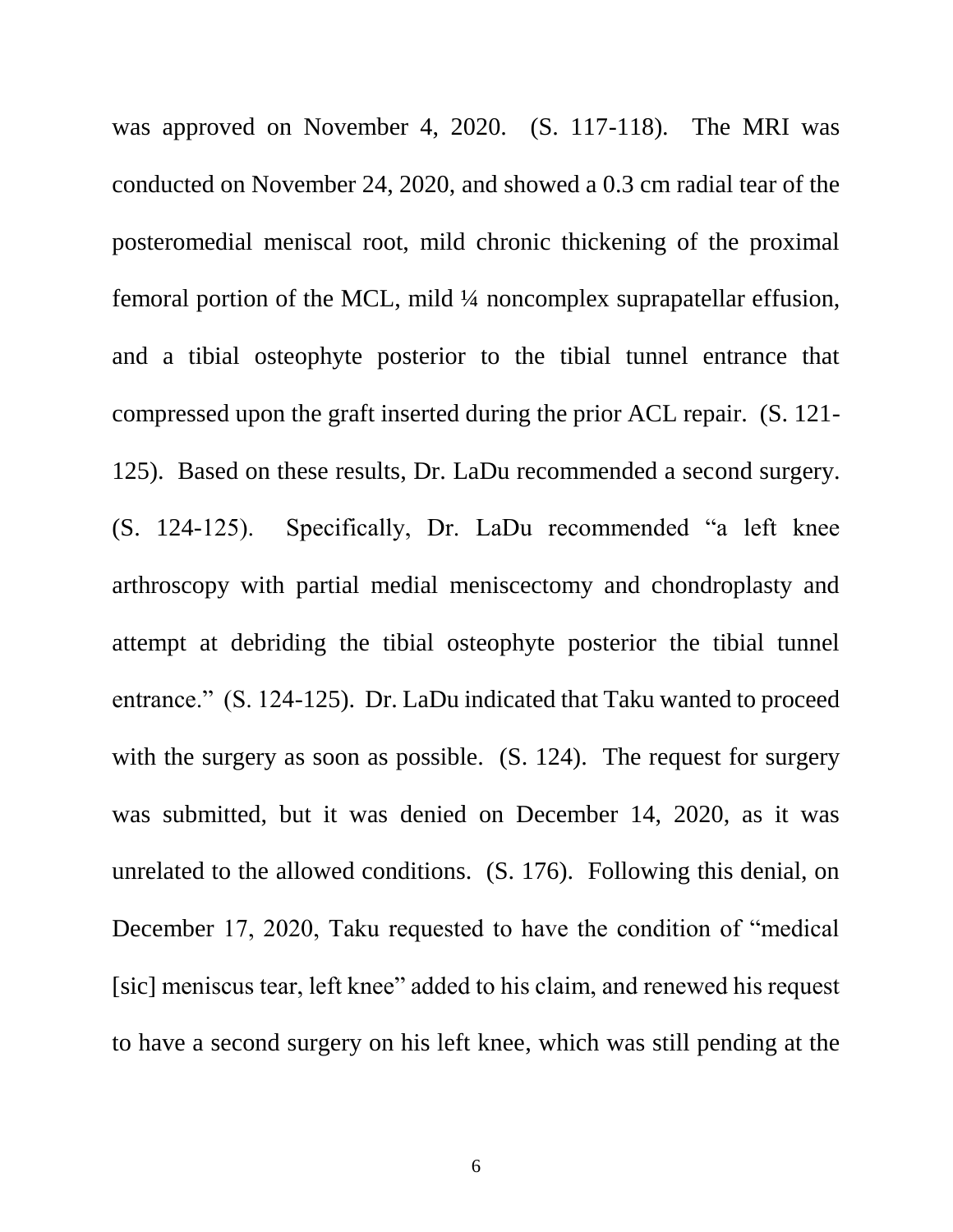time the commission heard Taku's request to receive TTD compensation. (S. 182).

As expected, Taku never re-filed for unemployment benefits. (S. 107). Instead, because he was unable to work due to the approved surgery in his claim, he applied for TTD compensation. (S. 66). Following Taku's request to receive TTD compensation, Huntington objected and asked that the claim be referred to the commission for a hearing on the issue. (S. 75-76). Taku then made a request to have the hearing expedited on October 7, 2020, due to personal reasons. (S. 104-105). Shortly thereafter, on October 13, 2020, a commission district hearing officer ("DHO") heard the issue, and denied Taku's request to receive TTD compensation from the date of the surgery, June 19, 2020, to October 13, 2020, the date of the hearing. (S. 104-105, 115-116). In reaching this decision, the DHO referenced the new statute, and concluded that Taku was not working because Huntington laid him off on October 15, 2019; therefore, according to the DHO, because Taku was not working for a reason unrelated to Taku's industrial injury, Taku was not entitled to receive TTD compensation for the requested period. (S. 115-116). Taku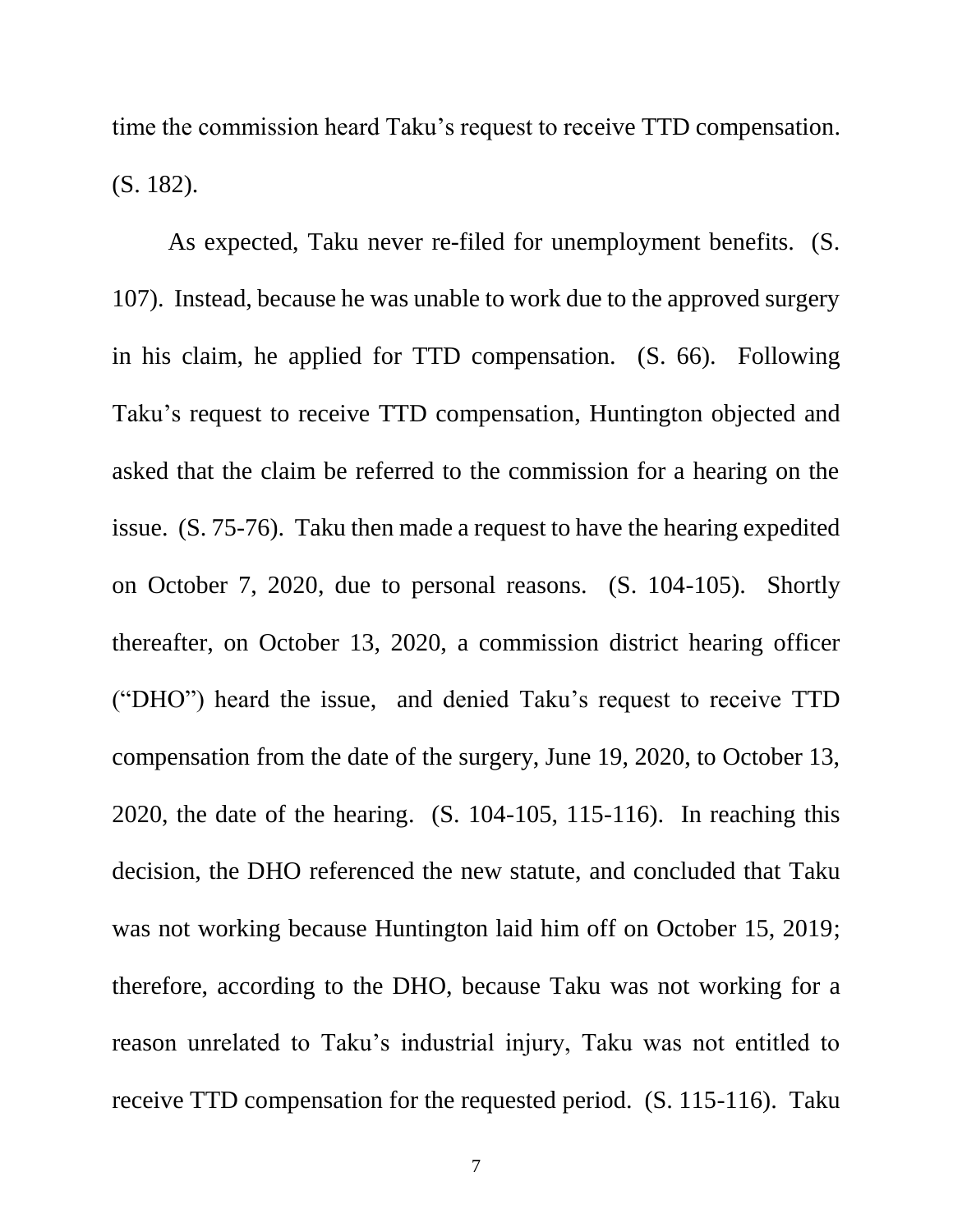appealed the DHO order, and the matter was referred to a commission staff hearing officer ("SHO"). (S. 120, 179-181).

On December 10, 2020, the SHO vacated the order of the DHO, and granted TTD compensation from June 19, 2020, through November 8, 2020, and to continue upon submission of supporting medical evidence. (S. 179-181). The SHO explained that since "there is no medical evidence contradicting the certification of [TTD] from all employment beginning 06/19/2020 from Keith LaDu, D.O., \* \* \* [t]he sole contested issue relative to this request for [TTD] is whether [Taku] is eligible to receive [TTD] compensation beginning 06/19/2020 when consideration is given to the provision of R.C. 4123.56 $(F)$ ." (S. 179). In line with the DHO, the SHO referenced the new statute, but, in analyzing it, found that Taku "has been temporarily and totally disabled from performing all employment, including the former position of employment, since the date he underwent approved left knee surgery on 06/19/2020." (S. 179). The SHO further explained that "as of 06/19/20 when [Taku] underwent left knee surgery and was disabled from all work by Dr. LaDu, [Taku] 'was unable to work as a direct result' of the allowed conditions." (S. 180). Furthermore, in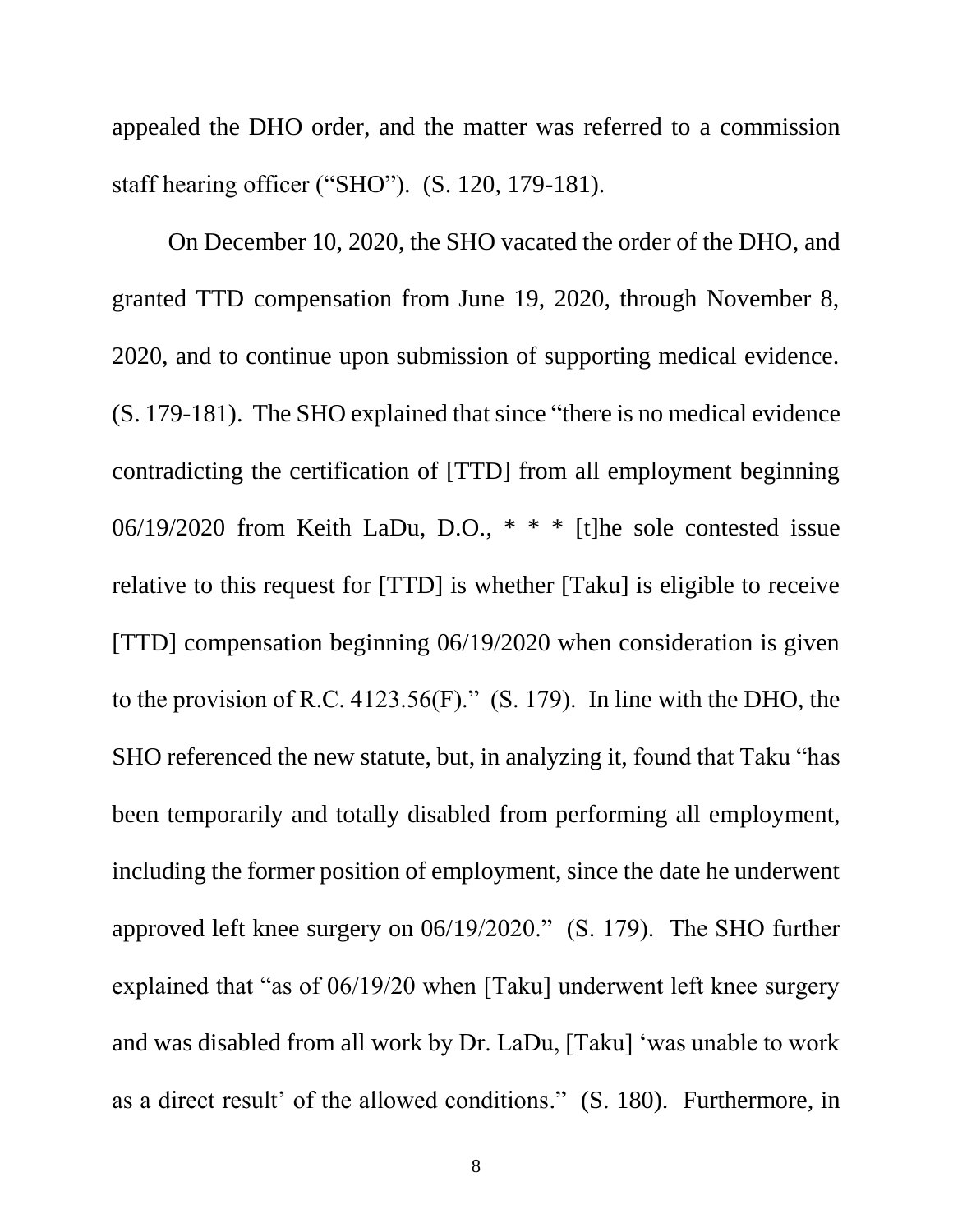pointing to Taku's affidavit and supporting job search documentation submitted the day before the SHO hearing, the SHO found that Taku "was actively searching for employment prior to his surgery and had not abandoned the work force following his Employer initiated lay off," and, as a result, was entitled to receive TTD compensation based on the statute. (S. 179-181).

Huntington appealed the SHO's decision and, on January 7, 2021, the commission issued an order refusing to hear Huntington's appeal. (S. 212-213). Following this decision, Huntington filed this action in mandamus requesting that the commission order granting TTD compensation be vacated.

## **III. LAW AND ARGUMENT**

### <span id="page-12-0"></span>**A. Standard of Review**

"A writ of mandamus is an extraordinary remedy." *State ex rel. Haylett v. Ohio Bur. of Workers' Comp*., 87 Ohio St.3d 325, 334, 720 N.E.2d 901 (1999). For entitlement to a writ of mandamus, a relator must demonstrate: (1) a clear legal right to the relief sought; (2) a corresponding clear legal duty on the part of the respondent; and (3) the lack of an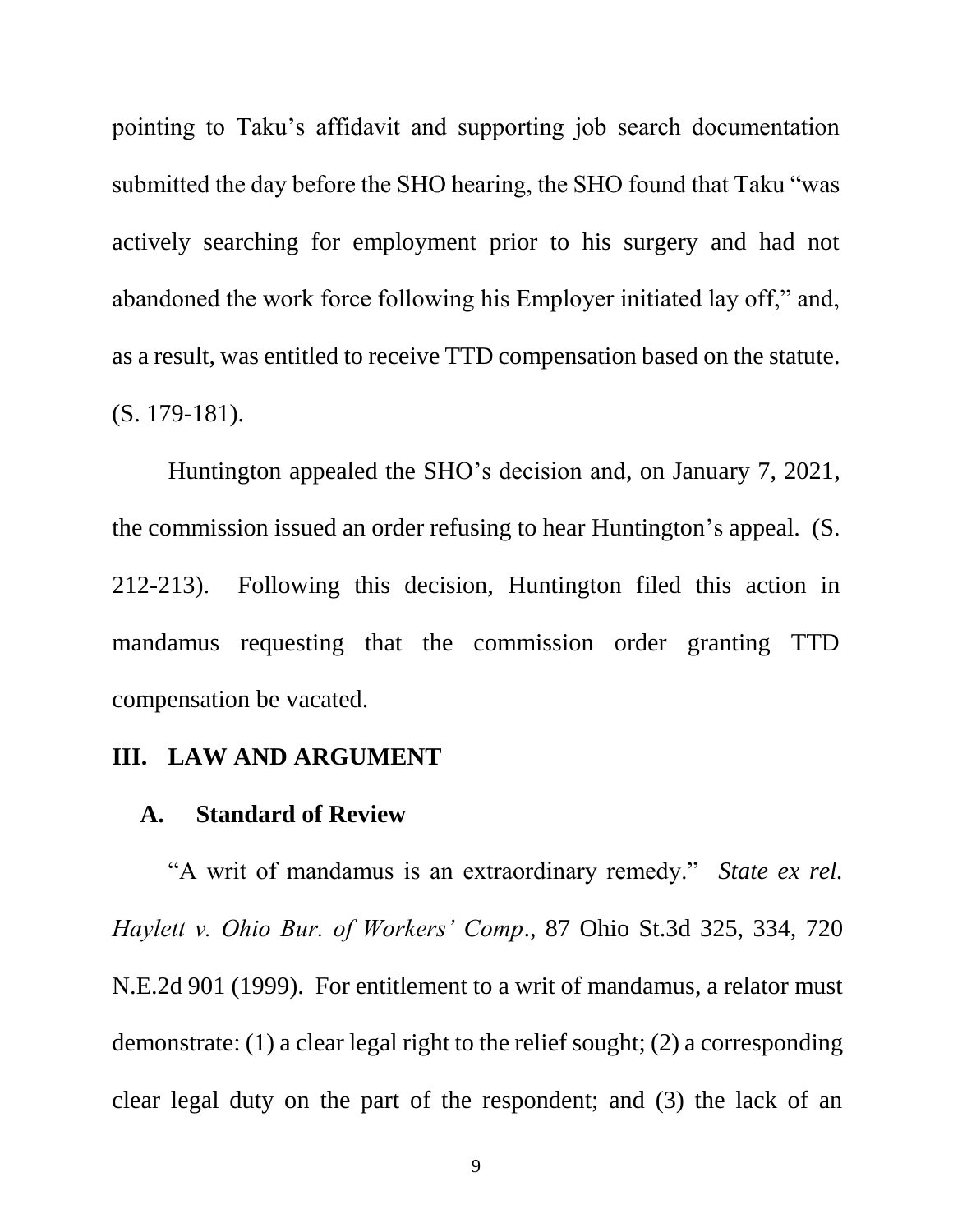<span id="page-13-3"></span><span id="page-13-2"></span>adequate remedy in the ordinary course of the law. *State ex rel. Moore v. Malone*, 96 Ohio St.3d 417, 420, 775 N.E.2d 812 (2002); *State ex rel. Pressley v. Indus. Comm.*, 11 Ohio St.2d 141, 228 N.E.2d 631 (1967). "A clear legal right to a writ of mandamus exists only where the relator shows that the [commission] abused its discretion \* \* \**.*" *State ex rel. Taylor v. Indus. Comm*., 150 Ohio App.3d 309, 2002-Ohio-6451, 780 N.E.2d 1049, ¶ 21 (10th Dist.).

<span id="page-13-4"></span><span id="page-13-0"></span>The determination of disputed facts is within the final jurisdiction of the commission. *State ex rel. Allerton v. Indus. Comm.*, 69 Ohio St.3d 396, 433 N.E.2d 159 (1982). The court is not to evaluate and judge the credibility of evidence that was before the commission, such that it undertakes the role of "super commission." *State ex rel. Burley v. Coil Packaging, Inc.*, 31 Ohio St.3d 18, 20, 508 N.E.2d 936, 938 (1987).

<span id="page-13-1"></span>**B. The commission did not abuse its discretion when it granted temporary total disability compensation pursuant to R.C. 4123.56(F) after finding Taku was unable to work and not working due to an approved left knee surgery in his workers' compensation claim.**

As indicated in the workers' compensation statute, and made clear by the Ohio Supreme Court, TTD is defined as "a disability that prevents a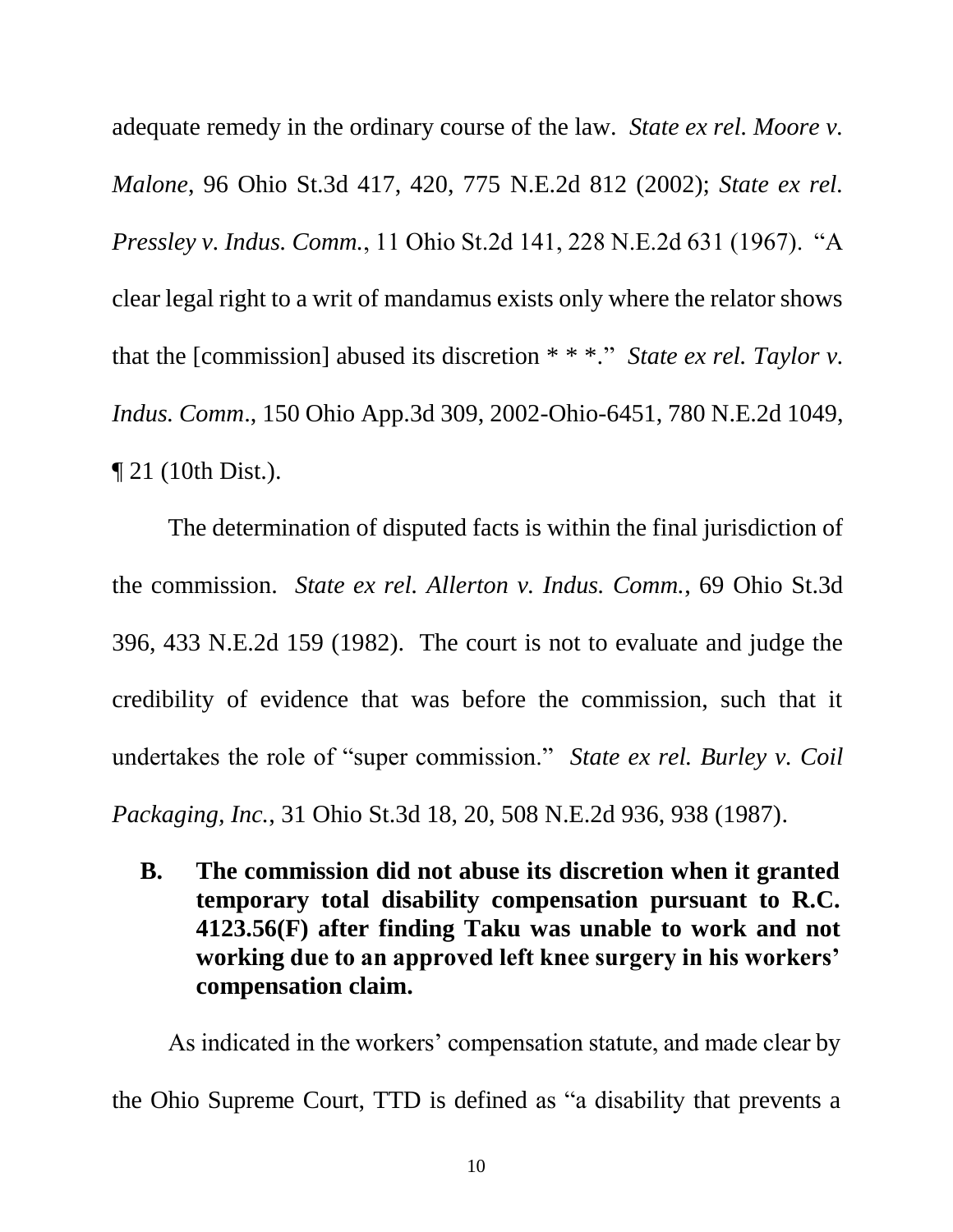<span id="page-14-3"></span><span id="page-14-2"></span><span id="page-14-1"></span><span id="page-14-0"></span>worker from returning to his former position of employment." *State ex rel. Ramirez v. Indus. Comm.*, 69 Ohio St.2d 630, 631, 433 N.E.2d 586 (1982). At the outset, TTD compensation was payable to an injured worker if he was unable to return to his former position of employment. *Id.* Over the years, however, the courts decided a long line of cases that created the doctrine of voluntary abandonment, which prevented awards of TTD compensation to injured workers in certain circumstances. *State ex rel. Jones & Laughlin Steel Corp. v. Indus. Comm.*, 29 Ohio App.3d 145, 504 N.E.2d 451 (10th Dist.1985) (finding that a voluntary retirement may preclude a TTD award if the injured worker voluntarily removed himself permanently from the work force); *State ex rel. Ashcraft v. Indus. Comm.*, 34 Ohio St.3d 42, 517 N.E.2d 533 (1987) (holding an injured worker is not entitled to TTD compensation if his own actions, rather than his work injury, prevents him from returning to his former position of employment); *State ex rel. Diversitech Gen. Plastic Film Div.* v. *Indus. Comm.,* 45 Ohio St.3d 381, 383, 544 N.E.2d 677 (1989) (indicating that an injured worker's intent is important when considering voluntary abandonment, but consideration must also be given to all of the relevant circumstances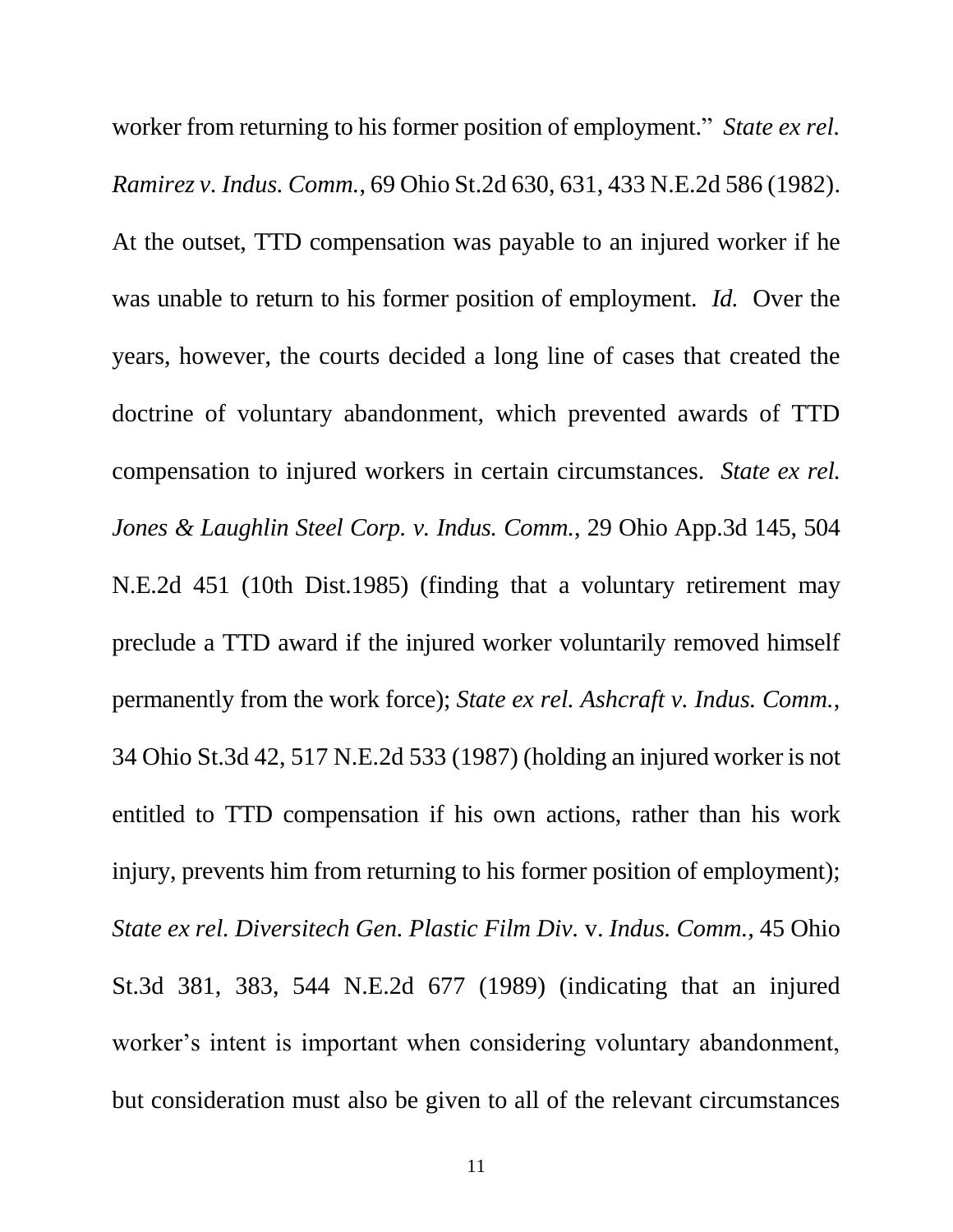<span id="page-15-2"></span><span id="page-15-1"></span><span id="page-15-0"></span>existing at the time of the alleged abandonment, which "may be inferred from words spoken, acts done, and other objective facts."); *State ex rel. Pretty Prods., Inc. v. Indus. Comm.*, 77 Ohio St.3d 5, 7, 670 N.E.2d 466 (1996) (holding that "a claimant can abandon a former position or remove himself or herself from the work force only if he or she has the physical capacity for employment at the time of the abandonment or removal."); *State ex rel. McCoy v. Dedicated Transport, Inc.*, 97 Ohio St.3d 25, 2002- Ohio-5305, 776 N.E.2d 51, ¶ 35 (explaining that the injured worker must show "a cause-and-effect relationship exists between the industrial injury and an actual loss of earnings" in order to receive TTD compensation). These cases, along with many other voluntary abandonment cases, are what the commission relied on in issuing awards for TTD compensation and denying awards based on voluntary abandonment. That was, however, until the Ohio Supreme Court's decision in *State ex rel. Klein v. Precision Excavating & Grading Co.*, 155 OhioSt.3d 78, 2018-Ohio-3890, 119 N.E.3d 386, which was issued on September 27, 2018. As this Court is aware, the decision in *Klein* overruled a number of voluntary abandonment cases, some entirely and some only partially, and set forth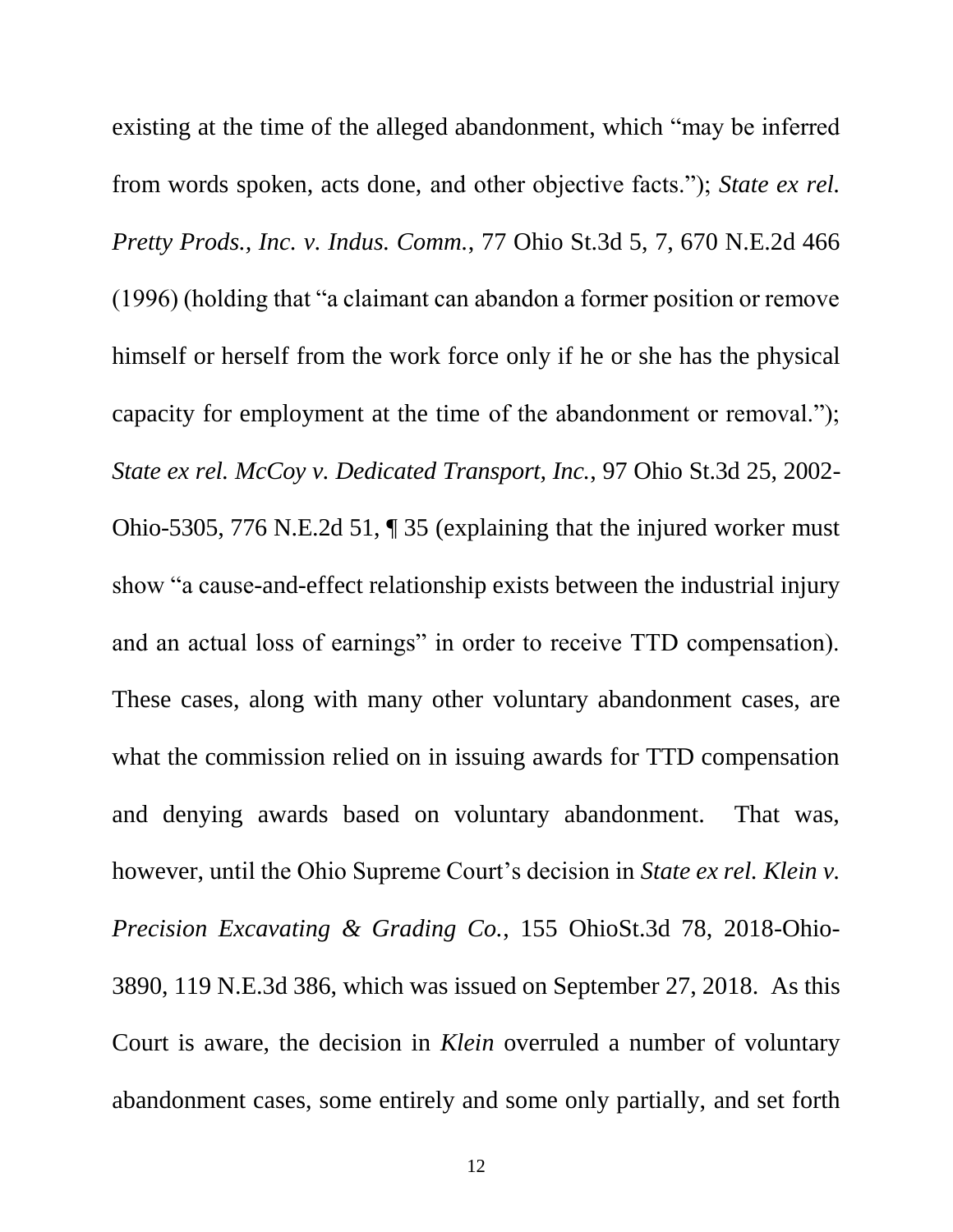a different legal principle upon which the commission was to base its decisions—if an injured worker "voluntarily removes himself from his former position of employment for reasons unrelated to a workplace injury, he is no longer eligible for TTD compensation, even if the claimant remains disabled at the time of his separation from employment." *Klein*  at ¶ 29. *Klein* was to be applied to all administrative decisions from September 27, 2018, forward.

<span id="page-16-0"></span>Two years after the Supreme Court's decision in *Klein*, though, in order to clarify the unsettled caselaw regarding TTD compensation and voluntary abandonment, the Ohio legislature passed H.B. No. 81, which modified R.C. 4123.56 by adding the following new language:

(F) If an employee is unable to work or suffers a wage loss as the direct result of an impairment arising from an injury or occupational disease, the employee is entitled to receive compensation under this section, provided the employee is otherwise qualified. If an employee is not working or has suffered a wage loss as the direct result of reasons unrelated to the allowed injury or occupational disease, the employee is not eligible to receive compensation under this section. It is the intent of the general assembly to supersede any previous judicial decision that applied the doctrine of voluntary abandonment to a claim brought under this section.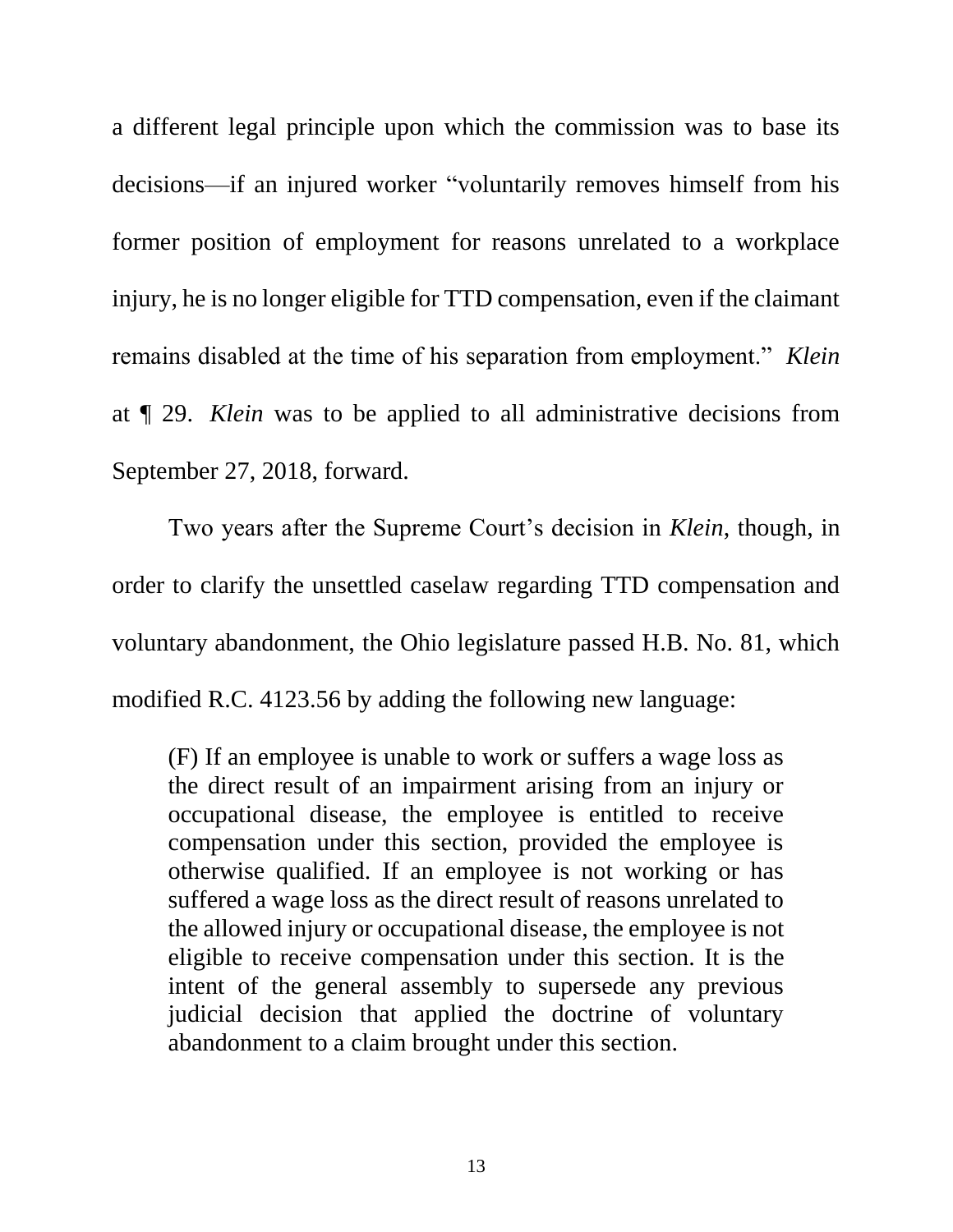R.C. 4123.56(F), effective Sept. 15, 2020. The statute is broken down into three different sentences. *Id.* The first sentence states that an employee is eligible for TTD benefits if he is unable to work as a direct result of an impairment arising from an injury, as long as he is otherwise qualified. *Id.*  The second sentence explains that an employee is ineligible for TTD benefits if he is not working for reasons unrelated to the allowed injury. *Id.*  Finally, the third sentence makes clear that all prior caselaw on the doctrine of voluntary abandonment are superseded by this section of the statute. *Id.*  Still, a closer examination of each sentence as it applies to the facts of this case is warranted.

# **1. The commission did not abuse its discretion when it found that Taku was unable to work as a direct result of an impairment arising from his work injury and is eligible to receive TTD compensation.**

The beginning of the statute states, "[i]f an employee is **unable to work** or suffers a wage loss **as the direct result of an impairment arising from an injury** or occupational disease, the employee is entitled to receive compensation under this section, provided the employee is otherwise qualified." (Emphasis added.) R.C. 4123.56(F). Here, the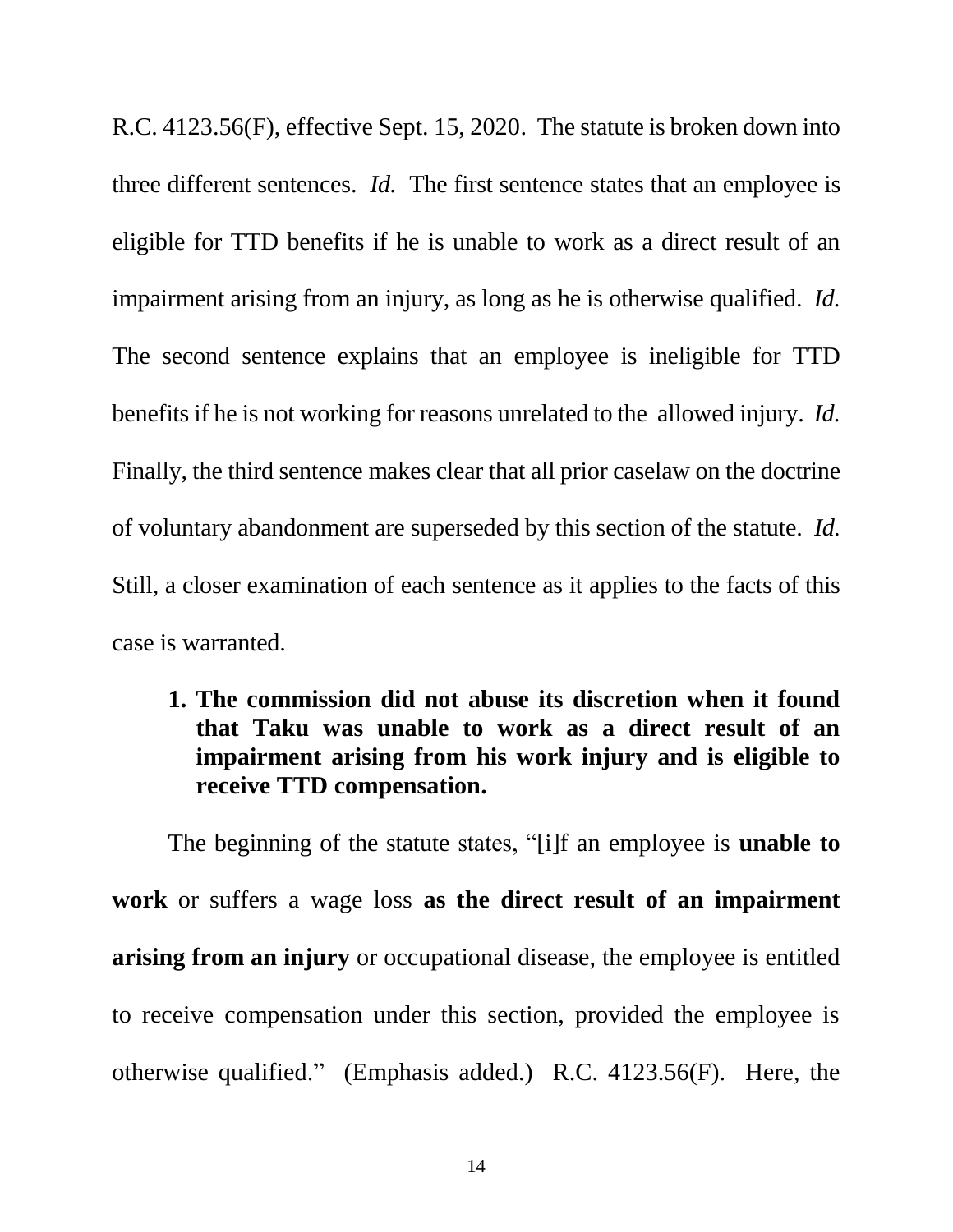beginning part of this sentence—whether an employee is unable to work as a direct result of an impairment arising from an injury—begins the analysis.

In this case, following an MRI, Taku's claim was allowed and accepted by Huntington for the additional condition of a left knee ACL tear. (S. 8, 12-15). Based on a recommendation from his treating physician, Dr. LaDu, Taku subsequently underwent left knee surgery on June 19, 2020, to repair his ACL. (S. 30-33). This surgery was also approved in Taku's claim. (S. 16). After the surgery, Dr. LaDu took Taku off work from June 19, 2020, the date of surgery, until November 9, 2020. (S. 34-35, 101-102). Dr. LaDu listed "off work healing from surgery on 6/19/2020" as the reason Taku could not return to his former position of employment during this time period. (S. 34-35, 101-102). Therefore, Taku was physically unable to work from June 19, 2020, until at least November 9, 2020, based on the record, due to his claim approved knee surgery. (S. 34-35, 101-102).

To further support this, on September 2, 2020, ODJFS issued an overpayment beginning the week of Taku's surgery because Taku was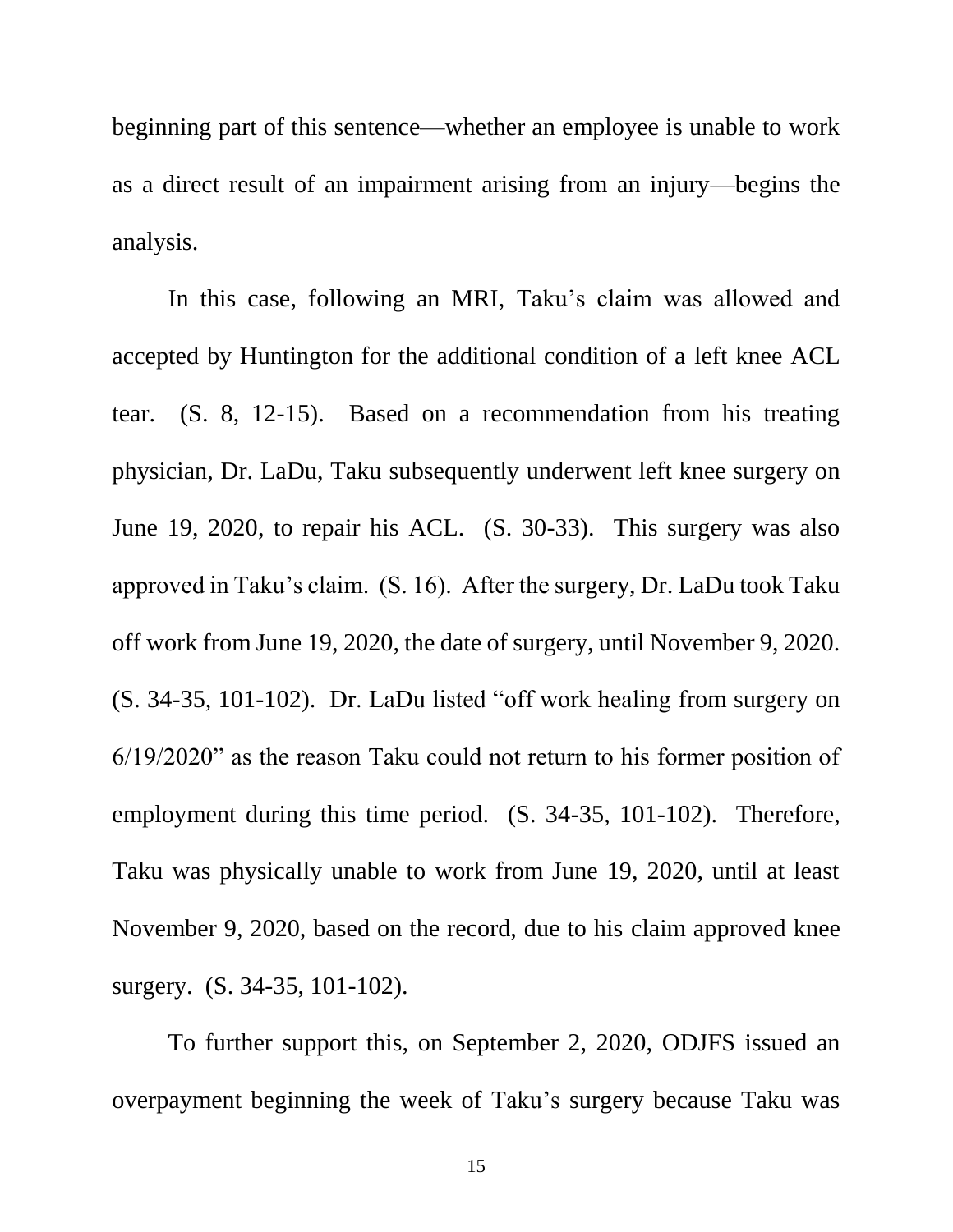<span id="page-19-0"></span>"not able to work" and "failed to meet the qualifications under R.C. 4141.29(A)(4)(a)(i)." (S. 112). Pursuant to R.C. 4141.29(A)(4)(a)(i), an individual is eligible to receive unemployment benefits if the individual "is **able** to work and **available for suitable work** \* \* \* ." (Emphasis added.) In this case, due to his surgery, Taku was not able to work or available for suitable work beginning the week of his surgery, which was Sunday, June 14, 2020, and that is why ODJFS declared an overpayment starting on that date. Accordingly, Taku meets the criteria for the first sentence of R.C.  $4123.56(F)$ —he was not able to work due to an impairment arising from his work injury. This is also why he was not entitled to unemployment benefits, but is qualified to receive TTD compensation for the requested time period since he was recovering from his claim approved surgery. Consequently, the commission properly found that Taku was unable to work as a direct result of an impairment arising from his work injury and is eligible to receive TTD compensation.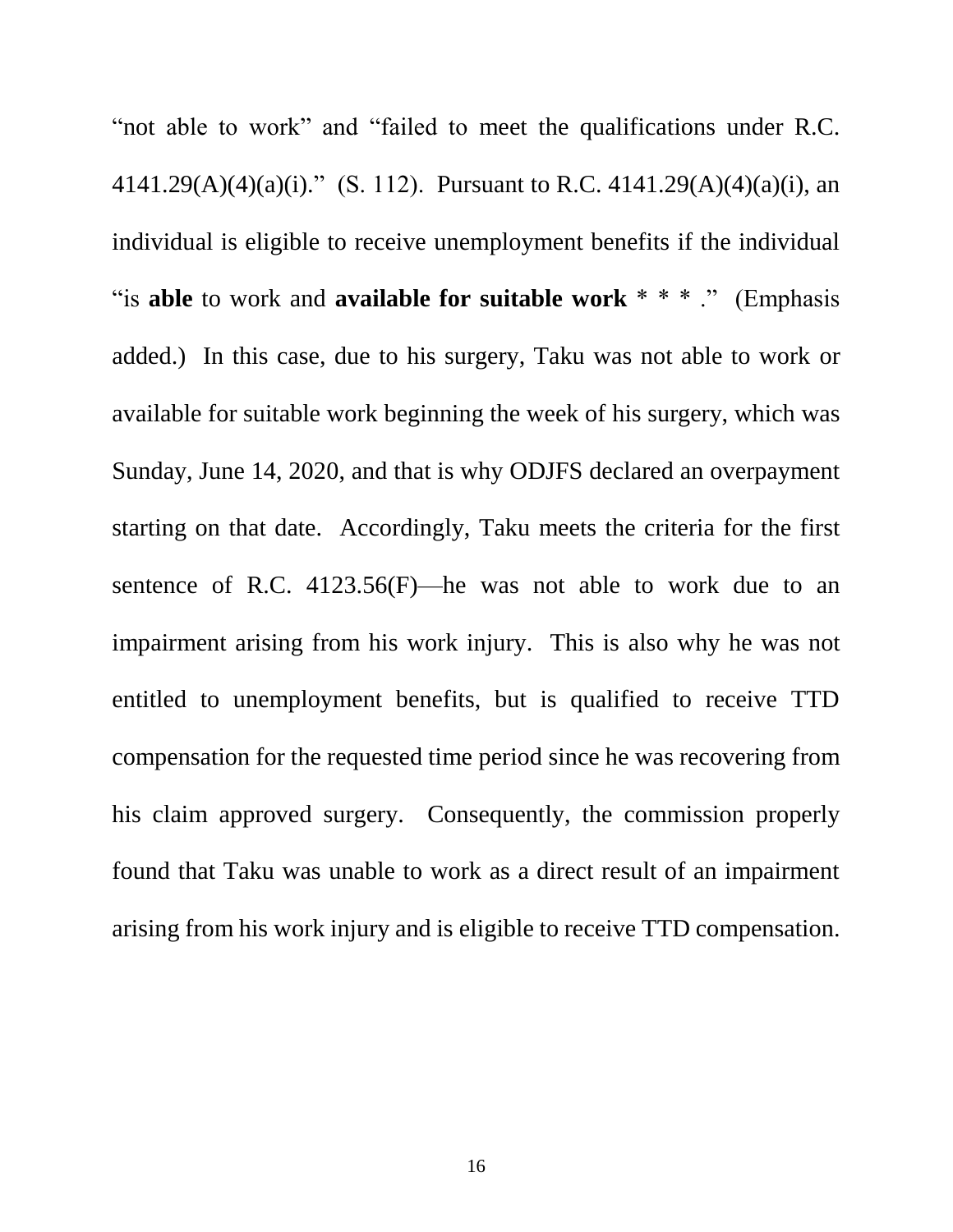**2. The commission did not abuse its discretion when it found that Taku was entitled to receive TTD compensation because he was not working as a direct result of an impairment arising from his work injury.**

The second sentence of the statute states, "[i]f an **employee is not working** or has suffered a wage loss **as the direct result of reasons unrelated to the allowed injury or occupational disease**, the employee is not eligible to receive compensation under this section." (Emphasis added.) R.C. 4123.56(F). After already finding that an injured worker is unable to work as a direct result of an impairment arising from his work injury, the commission, as the fact-finder, can then determine if the injured worker is not working for some other reason that would disqualify him from receiving TTD compensation. In looking at the second sentence, the question is not simply if the injured worker is working, and if not, then he is disqualified. Instead, the question becomes whether he is not working **for reasons unrelated to the allowed injury**. Then, and only then, is the injured worker not eligible to receive TTD compensation. Here, after reviewing all of the facts, the credibility of the evidence presented, and the second sentence of the statute, the commission found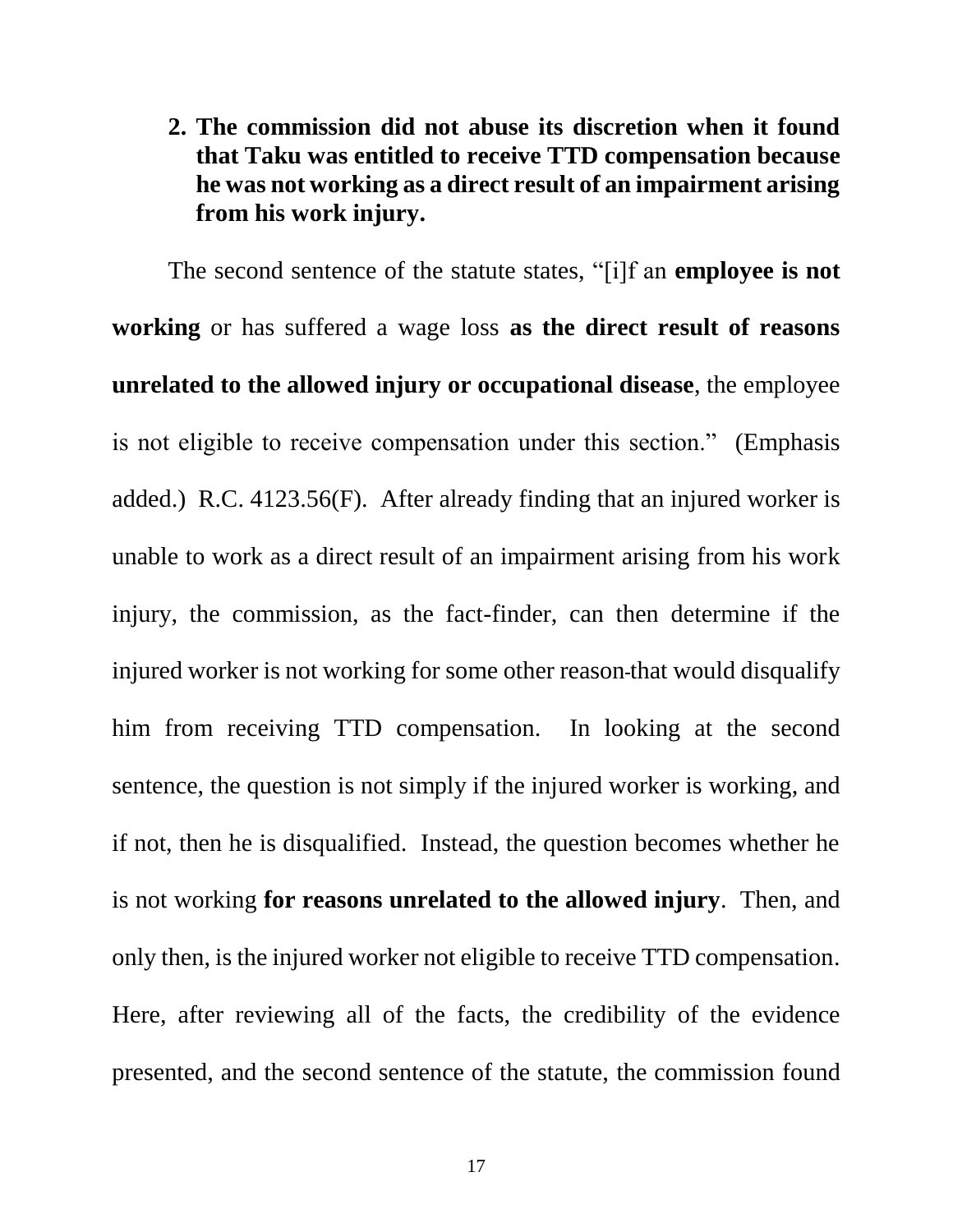that Taku remains eligible and "otherwise qualified" to receive TTD compensation. (S. 179-181).

<span id="page-21-1"></span><span id="page-21-0"></span>It is undisputed that "questions of credibility and the weight to be given evidence are clearly within the commission's discretionary powers of fact-finding," and the determination of disputed facts is well within the final jurisdiction of the commission. *State ex rel. Teece v. Indus. Comm.*, 68 Ohio St.2d 165, 169, 429 N.E.2d 433, 436 (1981); *Allerton*, 69 Ohio St.3d at 396, 433 N.E.2d 159. In examining the second sentence of the statute, and showing that it did not disqualify Taku from receiving TTD compensation, the SHO went into an analysis of Taku's job search following his Employer initiated reduction in work force and lay off on October 15, 2019. (S. 179-181). Since Taku was not working at the time of his surgery, this was necessary to determine if he was "not working" either "as the direct result of reasons unrelated to the allowed injury or occupational disease" or because of Taku's allowed work injury.

In support of the fact that Taku was actively searching for a job prior to his approved knee surgery, and would have obtained one "but for" his surgery, he submitted an affidavit on December 9, 2020, the day before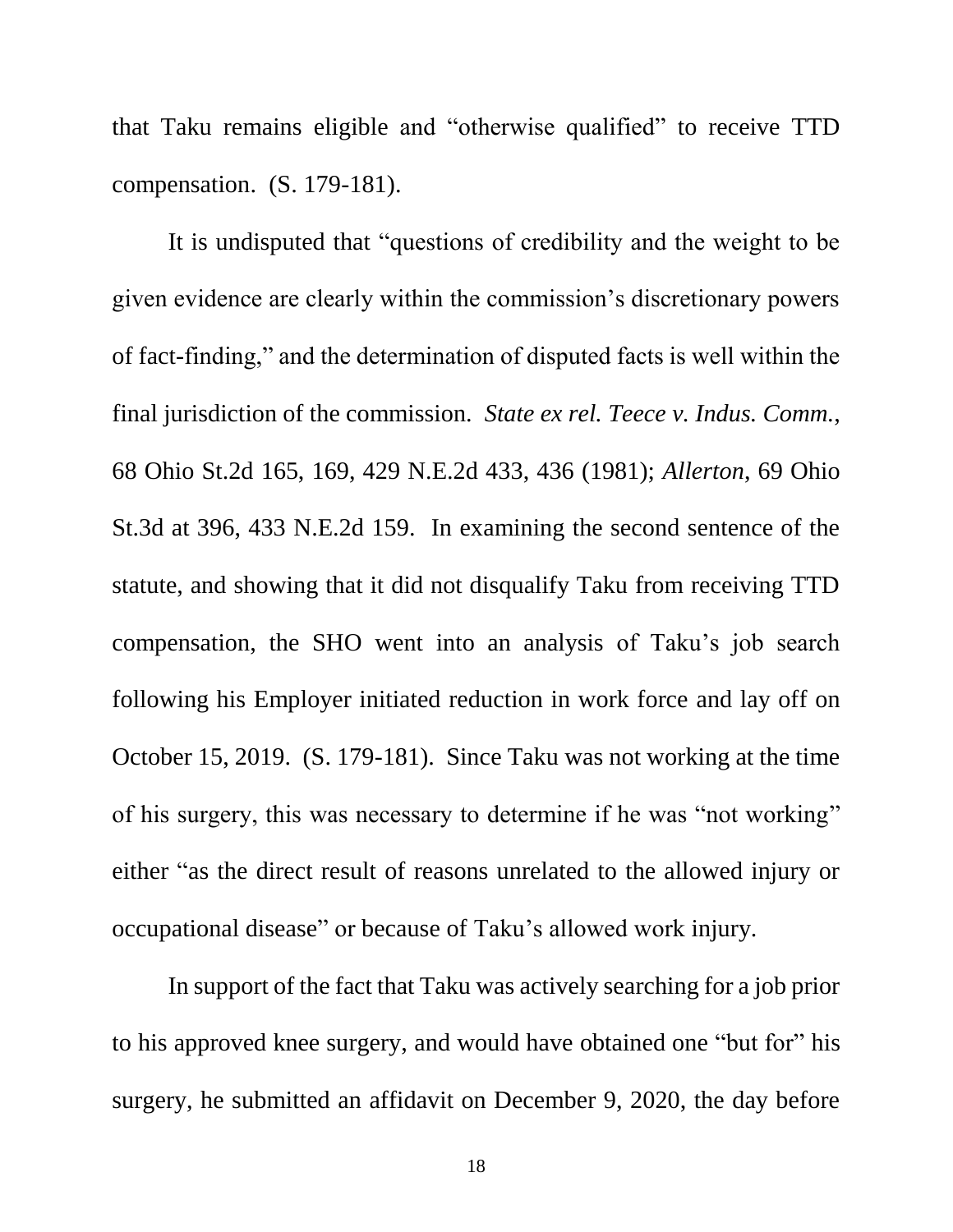the SHO hearing. (S. 126-174). In that affidavit, Taku listed all of the jobs he applied to and interviewed for, and provided the results of each job search, including supporting documentation for each. (S. 126-174). Specifically, for a position as a Network Engineer for TravelClick, he indicated that "[he] told them [he] was expecting a surgery, and they never called [him] after that." (S. 126-174). Also, for a position as the Lead Network Engineer for OCLC, he stated he "interviewed three times, and was rejected as soon as [he] told them [he] would be having surgery in March." (S. 126-174). Again, for a position with CBC, he was offered the job, but "[t]hey revoked the job offer because of [his] scheduled surgery." (S. 126-174). Before awarding TTD compensation to Taku, the SHO read the record, including Taku's affidavit and supporting documentation, conducted an administrative hearing, and in consulting the statute found that "[Taku] would have been working prior to the surgery **but for** the allowed conditions and the necessity for surgery associated with the allowed conditions." (Emphasis added.) (S. 180). As the exclusive evaluator of the evidence and judge of credibility, this finding is well within the discretion of the commission.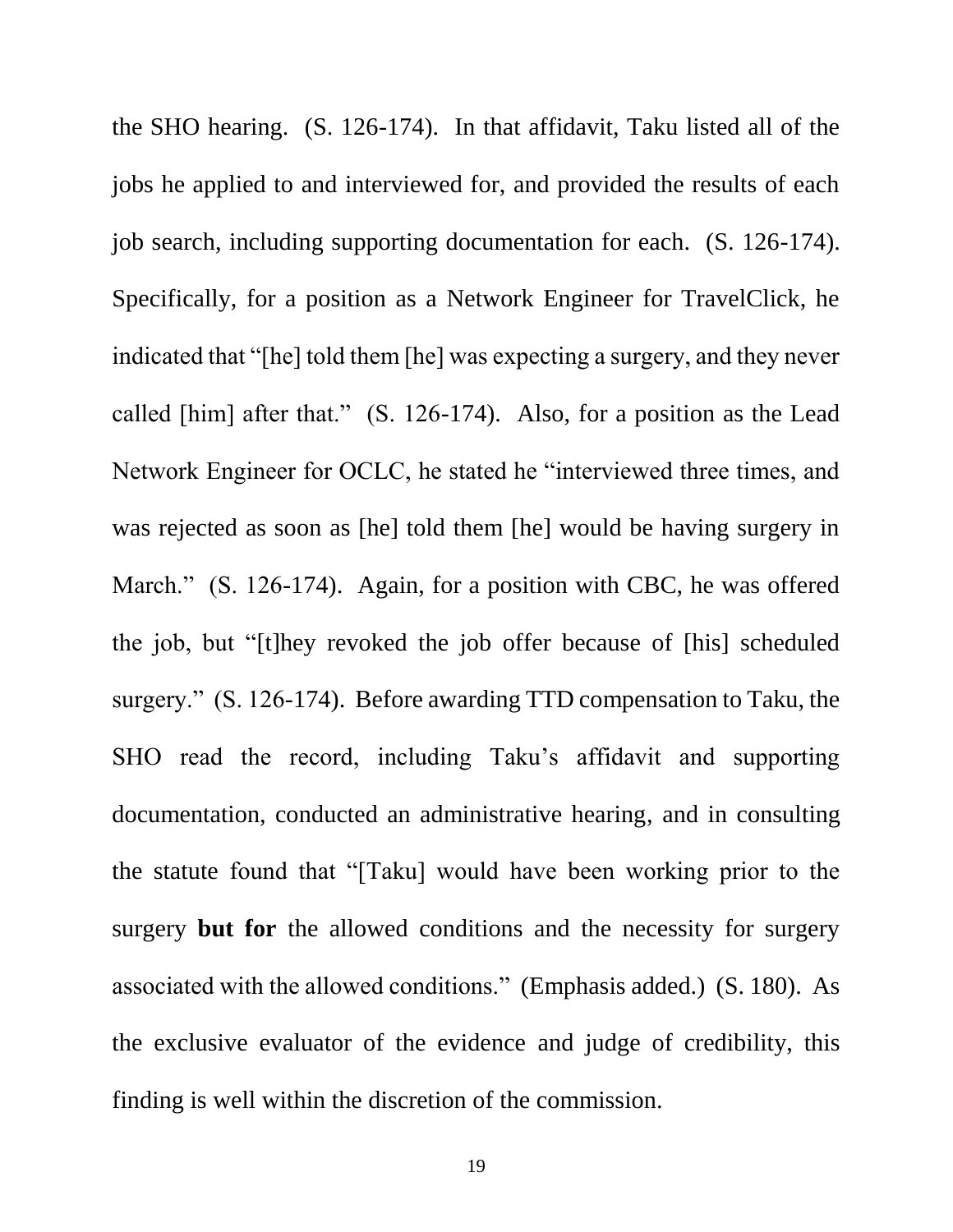Using inapplicable voluntary abandonment caselaw and the second sentence of the statute, Huntington believes that Taku being laid off and unable to secure another position of employment prior to his approved knee surgery is sufficient to disqualify Taku from receiving TTD compensation. (Huntington Brief at 16-22). That is simply incorrect. Huntington seems to take a completely unsupported position to say that an injured worker can only receive TTD compensation if he is working at the time of his request for TTD compensation, even if the reason he is not employed or not working is of no fault of his own. (Huntington Brief at 20). In essentially making an unenforceable voluntary abandonment argument, Huntington completely ignores the end of the second sentence, which states "as the direct result of reasons unrelated to the allowed injury or occupational disease \* \* \*." Reading the sentence as a whole, the statute does not make it a requirement that an injured worker is employed and working at the time of his TTD request in order to receive TTD compensation. In fact, the new statute specifically anticipates that an injured worker may not be working, and as long as it is not for reasons unrelated to the work injury, the injured worker is "otherwise qualified"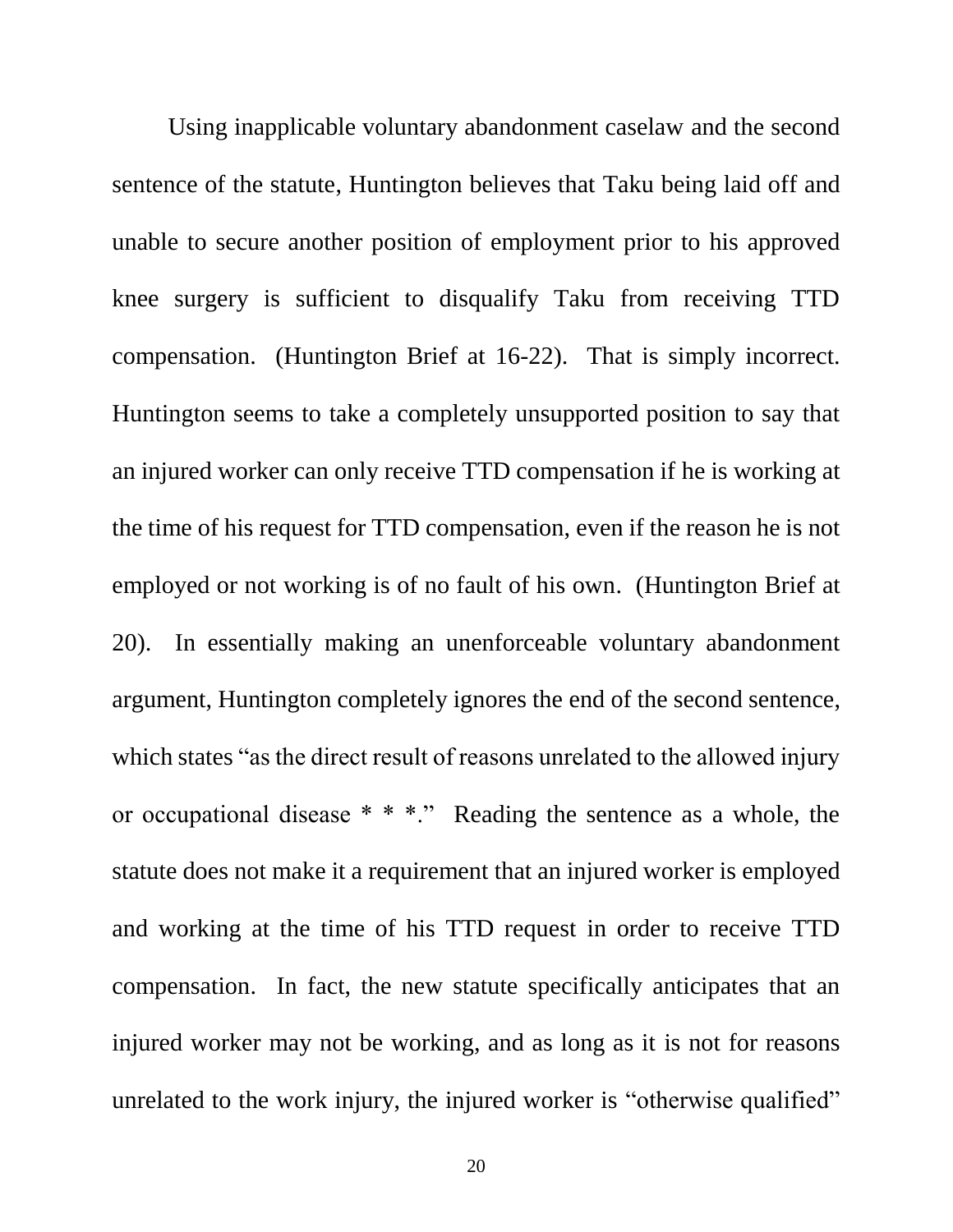and eligible to receive TTD compensation. As such, based on the current law, an injured worker is eligible to receive TTD compensation if he is "unable to work" (the first sentence) and "not working" (the second sentence) "as the direct result of an impairment arising from an injury or occupational disease," as is the case here. As such, Taku satisfies both sentences of the TTD statute—first, the eligibility, and second, the potential, but unsuccessful, disqualification.

Therefore, in following the third sentence of the statute and not applying old voluntary abandonment caselaw, the commission properly exercised its discretion as the factfinder to conclude that, given the circumstances and a good faith job search, Taku was unable to work due to his impairment and "but for" his approved surgery in the claim would in fact be working somewhere. Therefore, TTD compensation was warranted, and the decision of the commission should not be disturbed.

# **3. The commission did not abuse its discretion when it did not rely on inapplicable voluntary abandonment caselaw to reach its conclusion.**

Finally, the language in the statute specifically provides that "[i]t is the intent of the general assembly to supersede any previous judicial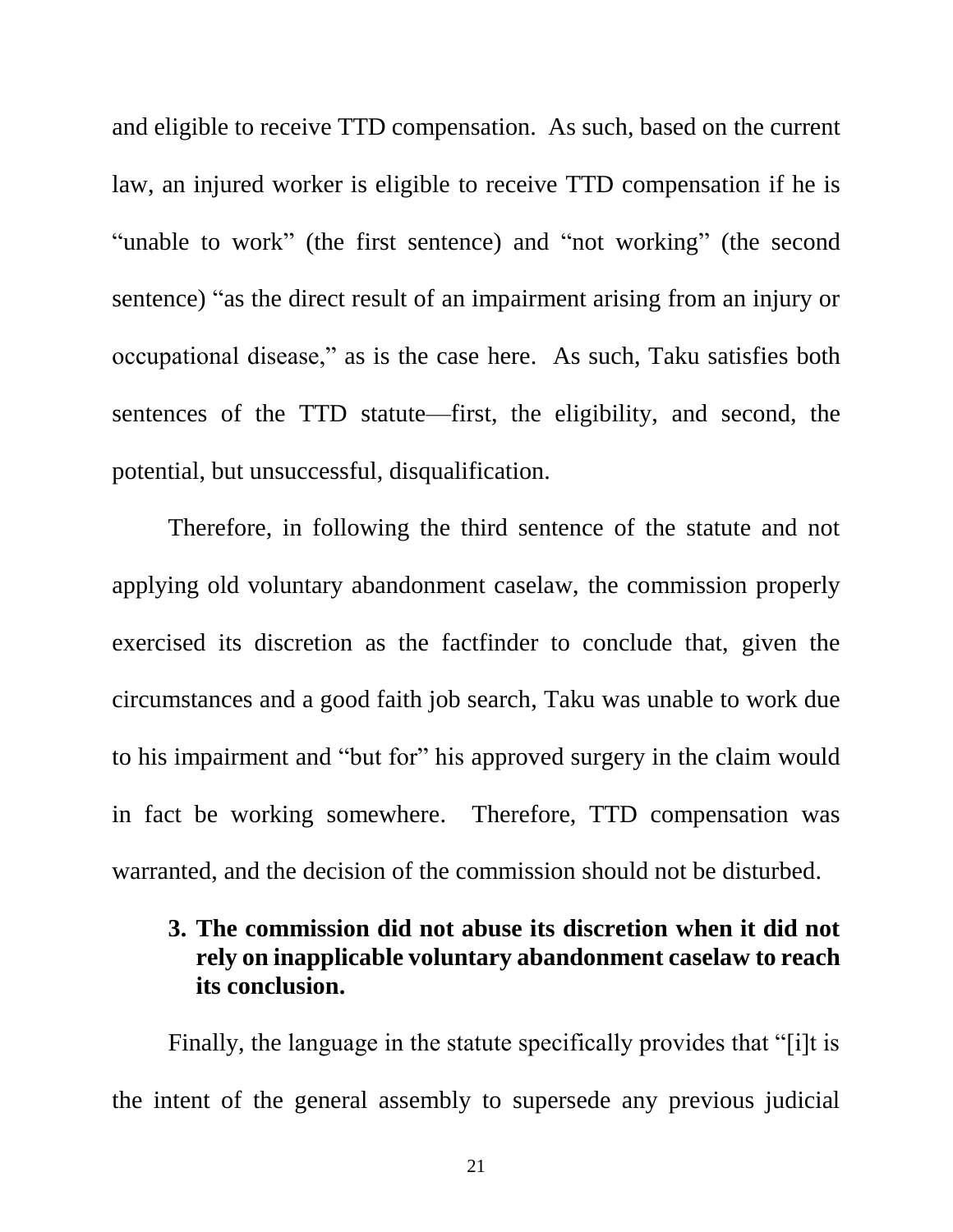<span id="page-25-7"></span><span id="page-25-6"></span><span id="page-25-5"></span><span id="page-25-4"></span><span id="page-25-3"></span><span id="page-25-2"></span><span id="page-25-1"></span><span id="page-25-0"></span>decision that applied the doctrine of voluntary abandonment to a claim brought under this section." R.C. 4123.56(F). Therefore, **all** of the cases Huntington cites to in support of its arguments relating to TTD compensation—*State ex rel. Andrasi v. Indus. Comm.*, 10th Dist. Franklin No. 15AP-531, 2016-Ohio-4971; *Ashcraft*, 34 Ohio St.3d 42, 517 N.E.2d 533; *State ex rel. Eckerly v. Indus. Comm.*, 105 Ohio St.3d 428, 2005- Ohio-2587, 828 N.E.2d 97; *State ex rel. Goff v. Indus. Comm.*, 10th Dist. Franklin No. 15AP-1016, 2016-Ohio-7270; *State ex rel. James v. Wal-Mart Stores, Inc.*, 149 Ohio St.3d 700, 2017-Ohio-1426, 77 N.E.3d 952; *McCoy*, 97 Ohio St.3d 25, 2002-Ohio-5305, 776 N.E.2d 51; *State ex rel. Pierron v. Indus. Comm.*, 120 Ohio St.3d 40, 2008-Ohio-5245, 896 N.E.2d 140; and *State ex rel. Vonderheide v. Multi-Color Corp.*, 156 Ohio St.3d 403, 2019-Ohio-1270, 128 N.E.3d 188, as well as any other cases involving the doctrine of voluntary abandonment—were all superseded by the statute. (Huntington Brief at 16-22). Consequently, these cases cannot be used or relied upon by the commission, or this Court, in analyzing a claim brought under the newly enacted section of the statute.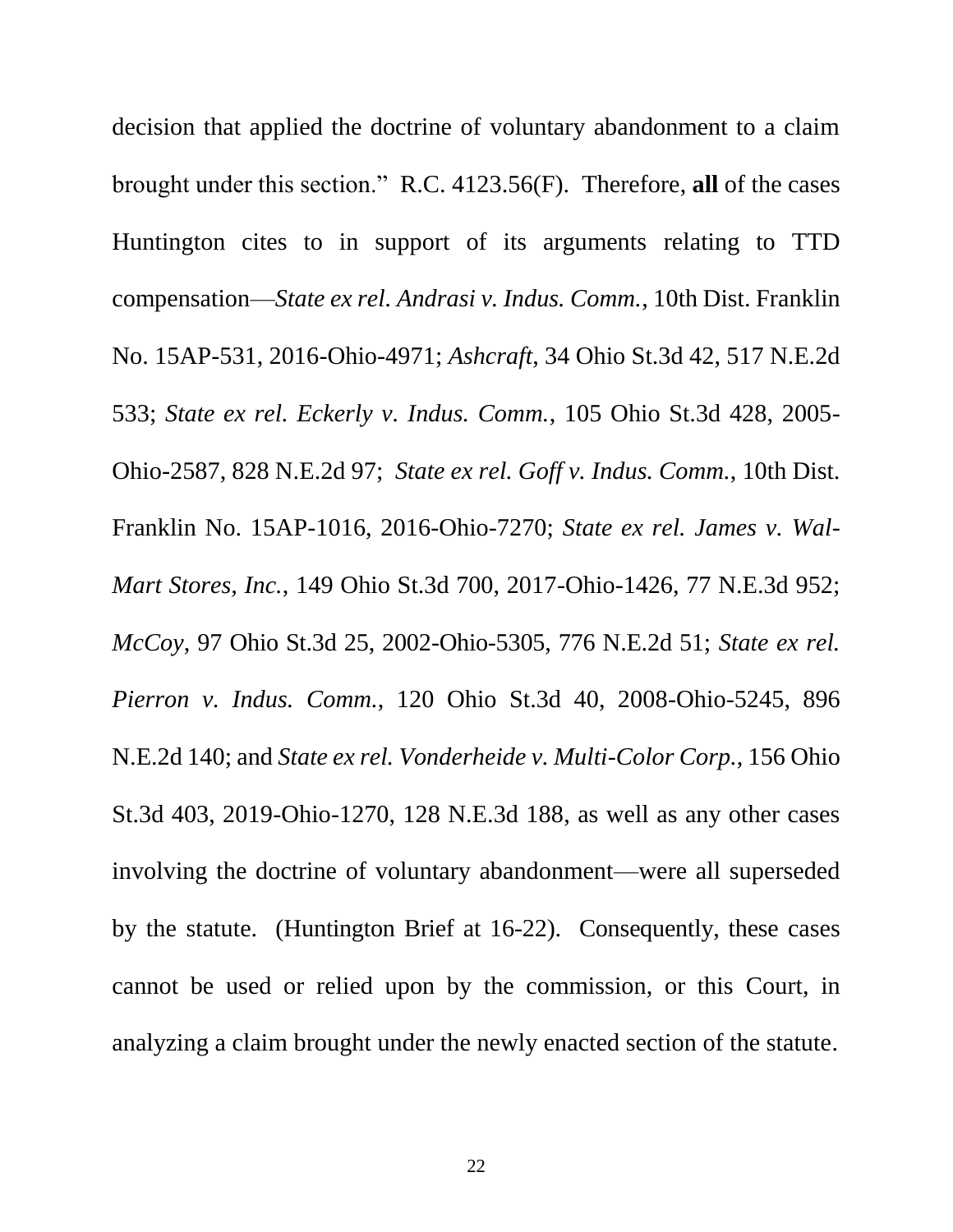# **IV. CONCLUSION**

The commission had some evidence to support its determination that Taku was entitled to receive TTD compensation since he was unable to work and not working due to an approved knee surgery in the claim. For all of the foregoing reasons, and as the evaluator of the evidence, the commission submits that it did not abuse its discretion in reaching its conclusion. Accordingly, the requested writ of mandamus should be denied.

Respectfully submitted,

DAVE YOST (0056290) Ohio Attorney General

## /s/ *Jacquelyn McTigue*

JACQUELYN MCTIGUE (0095961) Assistant Attorney General Workers' Compensation Section 30 E. Broad St., 15th Floor Columbus, Ohio 43215  $(614)$  466-6696 – Tel.  $(844)$  237-7632 – Fax Jacquelyn.McTigue@OhioAGO.gov

Counsel for Respondent, Industrial Commission of Ohio